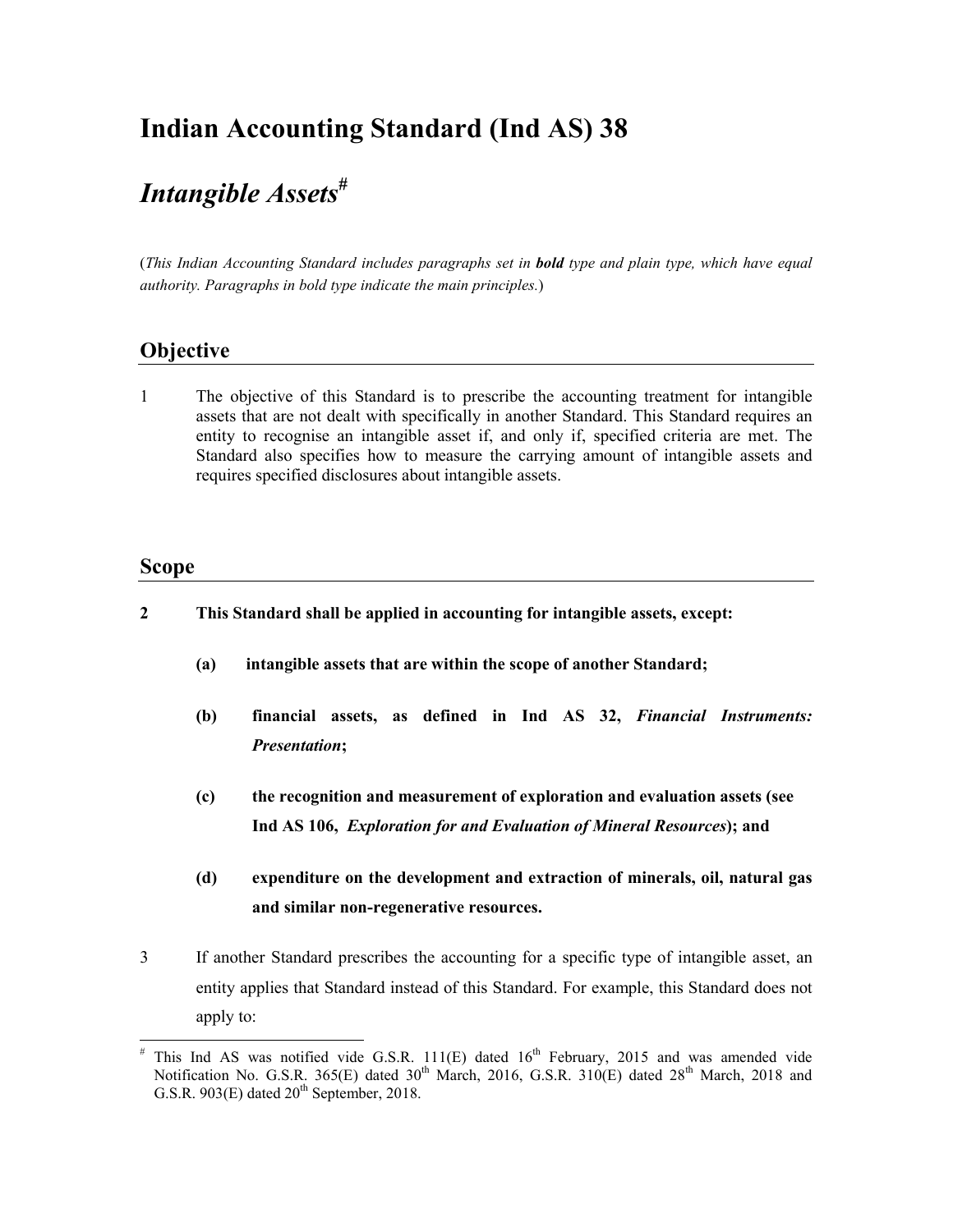- $(a)$ intangible assets held by an entity for sale in the ordinary course of business (see Ind AS 2, *Inventories*).
- (b) deferred tax assets (see Ind AS 12, *Income Taxes*).
- (c) leases that are within the scope of Ind AS 17, *Leases*.
- (d) assets arising from employee benefits (see Ind AS 19, *Employee Benefits*).
- (e) financial assets as defined in Ind AS 32. The recognition and measurement of some financial assets are covered by Ind AS 110, *Consolidated Financial Statements*, Ind AS 27, *Separate Financial Statements*, and Ind AS 28, *Investments in Associates* and *Joint Ventures*.
- (f) goodwill acquired in a business combination (see Ind AS 103, *Business Combinations*).
- (g) deferred acquisition costs, and intangible assets, arising from an insurer's contractual rights under insurance contracts within the scope of Ind AS 104, *Insurance Contracts*. Ind AS 104 sets out specific disclosure requirements for those deferred acquisition costs but not for those intangible assets. Therefore, the disclosure requirements in this Standard apply to those intangible assets.
- (h) non-current intangible assets classified as held for sale (or included in a disposal group that is classified as held for sale) in accordance with Ind AS 105, *Noncurrent Assets Held for Sale and Discontinued Operations*.
- $(i)$  <sup>2</sup> assets arising from contracts with customers that are recognised in accordance with Ind AS 115, *Revenue from Contracts with Customers.*
- 4 Some intangible assets may be contained in or on a physical substance such as a compact disc (in the case of computer software), legal documentation (in the case of a licence or patent) or film. In determining whether an asset that incorporates both intangible and

Substituted vide Notification No. G.S.R. 365(E) dated 30<sup>th</sup> March, 2016 and, thereafter, substituted vide Notification No. G.S.R. 310(E) dated  $28<sup>th</sup>$  March, 2018. Prior to substitution in 2016, the sub-paragraph read as under:

<sup>(</sup>a) intangible assets held by an entity for sale in the ordinary course of business (see Ind AS 2, *Inventories*)

Prior to substitution in 2018, the sub-paragraph read as under:

<sup>(</sup>a) intangible assets held by an entity for sale in the ordinary course of business (see Ind AS 2, *Inventories,* and Ind AS 11, *Construction Contracts*)

<sup>&</sup>lt;sup>2</sup> Omitted vide Notification No. G.S.R. 365(E) dated  $30<sup>th</sup>$  March, 2016 and thereafter, inserted vide Notification No. G.S.R. 310(E) dated 28<sup>th</sup> March, 2018. Prior to omission in 2016, the sub-paragraph read as under:

<sup>(</sup>i) assets arising from contracts with customers that are recognised in accordance with Ind AS 115, *Revenue from Contracts with Customers*.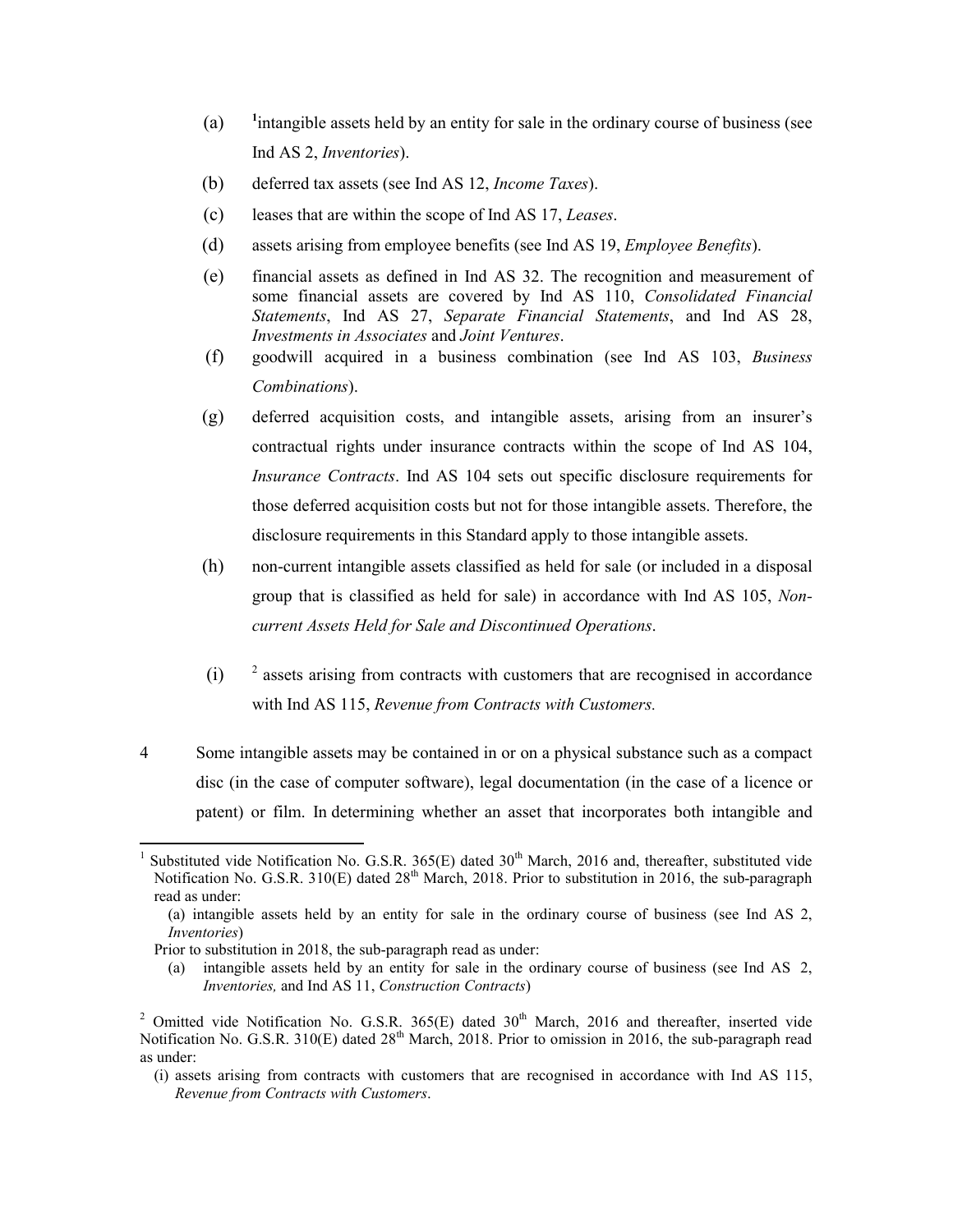tangible elements should be treated under Ind AS 16, *Property, Plant and Equipment,* or as an intangible asset under this Standard, an entity uses judgement to assess which element is more significant. For example, computer software for a computer-controlled machine tool that cannot operate without that specific software is an integral part of the related hardware and it is treated as property, plant and equipment. The same applies to the operating system of a computer. When the software is not an integral part of the related hardware, computer software is treated as an intangible asset.

- 5 This Standard applies to, among other things, expenditure on advertising, training, startup, research and development activities. Research and development activities are directed to the development of knowledge. Therefore, although these activities may result in an asset with physical substance (eg a prototype), the physical element of the asset is secondary to its intangible component, ie the knowledge embodied in it.
- 6 In the case of a finance lease, the underlying asset may be either tangible or intangible. After initial recognition, a lessee accounts for an intangible asset held under a finance lease in accordance with this Standard. Rights under licensing agreements for items such as motion picture films, video recordings, plays, manuscripts, patents and copyrights are excluded from the scope of Ind AS 17, and are within the scope of this Standard.
- 7 Exclusions from the scope of a Standard may occur if activities or transactions are so specialised that they give rise to accounting issues that may need to be dealt with in a different way. Such issues arise in the accounting for expenditure on the exploration for, or development and extraction of, oil, gas and mineral deposits in extractive industries and in the case of insurance contracts. Therefore, this Standard does not apply to expenditure on such activities and contracts. However, this Standard applies to other intangible assets used (such as computer software), and other expenditure incurred (such as start-up costs), in extractive industries or by insurers.
- 7AA The amortisation method specified in this Standard does not apply to an entity that opts to amortise the intangible assets arising from service concession arrangements in respect of toll roads recognised in the financial statements for the period ending immediately before the beginning of the first Ind AS reporting period as per the exception given in paragraph D22 of Appendix D to Ind AS 101.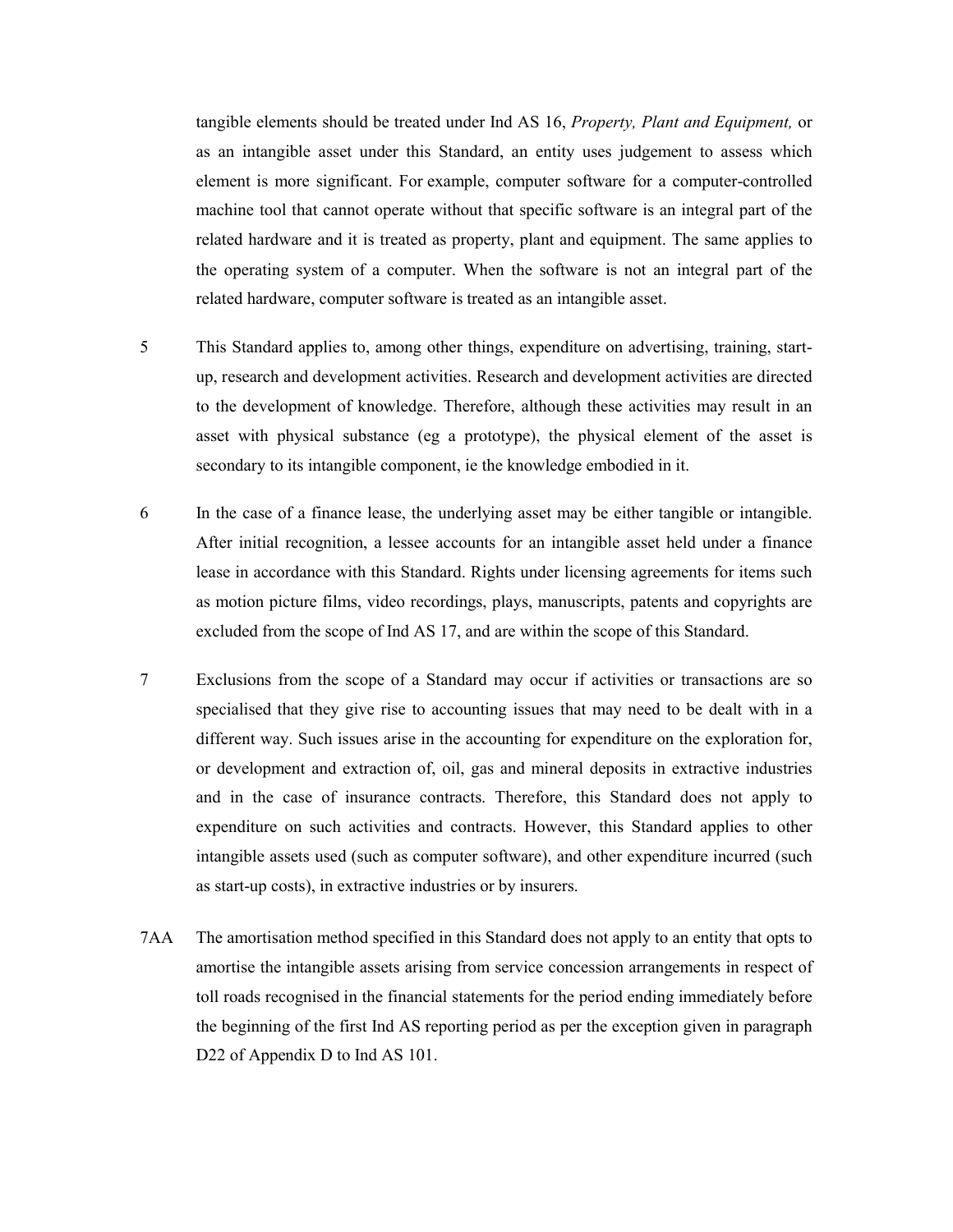#### **Definitions**

8 The following terms are used in this Standard with the meanings specified:

*Amortisation* is the systematic allocation of the depreciable amount of an intangible asset over its useful life.

An *asset* is a resource:

(a) controlled by an entity as a result of past events; and

(b) from which future economic benefits are expected to flow to the entity.

*Carrying amount* is the amount at which an asset is recognised in the balance sheet after deducting any accumulated amortisation and accumulated impairment losses thereon.

*Cost* is the amount of cash or cash equivalents paid or the fair value of other consideration given to acquire an asset at the time of its acquisition or construction, or, when applicable, the amount attributed to that asset when initially recognised in accordance with the specific requirements of other Indian Accounting Standards, eg Ind AS 102, *Share-based Payment*.

*Depreciable amount* is the cost of an asset, or other amount substituted for cost, less its residual value.

*Development* is the application of research findings or other knowledge to a plan or design for the production of new or substantially improved materials, devices, products, processes, systems or services before the start of commercial production or use.

*Entity-specific value* is the present value of the cash flows an entity expects to arise from the continuing use of an asset and from its disposal at the end of its useful life or expects to incur when settling a liability.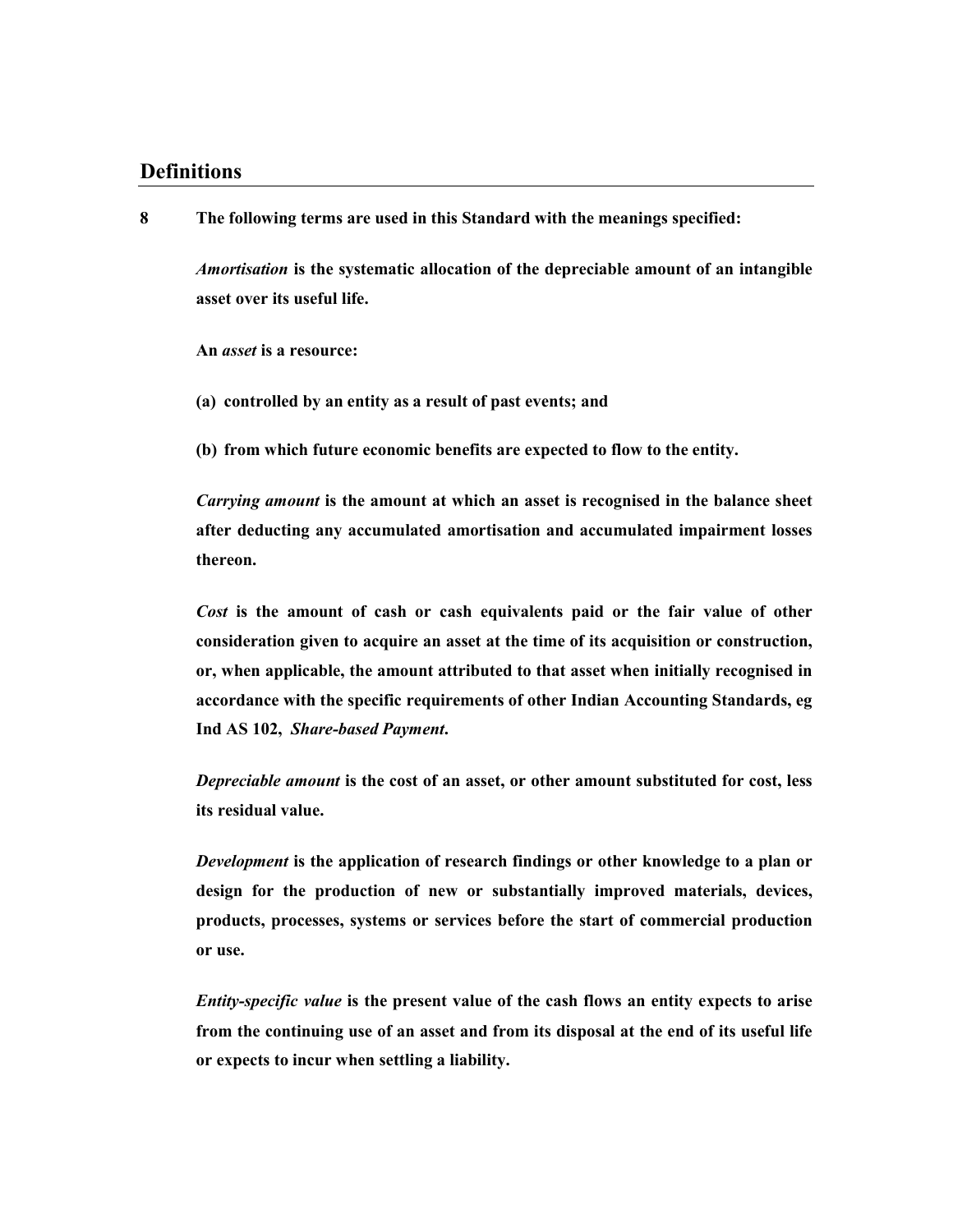*Fair value* is the price that would be received to sell an asset or paid to transfer a liability in an orderly transaction between market participants at the measurement date. (See Ind AS 113, *Fair Value Measurement.*)

An *impairment loss* is the amount by which the carrying amount of an asset exceeds its recoverable amount.

An *intangible asset* is an identifiable non-monetary asset without physical substance.

*Monetary assets* are money held and assets to be received in fixed or determinable amounts of money.

*Research* is original and planned investigation undertaken with the prospect of gaining new scientific or technical knowledge and understanding.

The *residual value* of an intangible asset is the estimated amount that an entity would currently obtain from disposal of the asset, after deducting the estimated costs of disposal, if the asset were already of the age and in the condition expected at the end of its useful life.

#### *Useful life* is:

- (a) the period over which an asset is expected to be available for use by an entity; or
- (b) the number of production or similar units expected to be obtained from the asset by an entity.

#### Intangible assets

9 Entities frequently expend resources, or incur liabilities, on the acquisition, development, maintenance or enhancement of intangible resources such as scientific or technical knowledge, design and implementation of new processes or systems, licences, intellectual property, market knowledge and trademarks (including brand names and publishing titles). Common examples of items encompassed by these broad headings are computer software, patents, copyrights, motion picture films, customer lists, mortgage servicing rights, fishing licences, import quotas, franchises, customer or supplier relationships, customer loyalty, market share and marketing rights.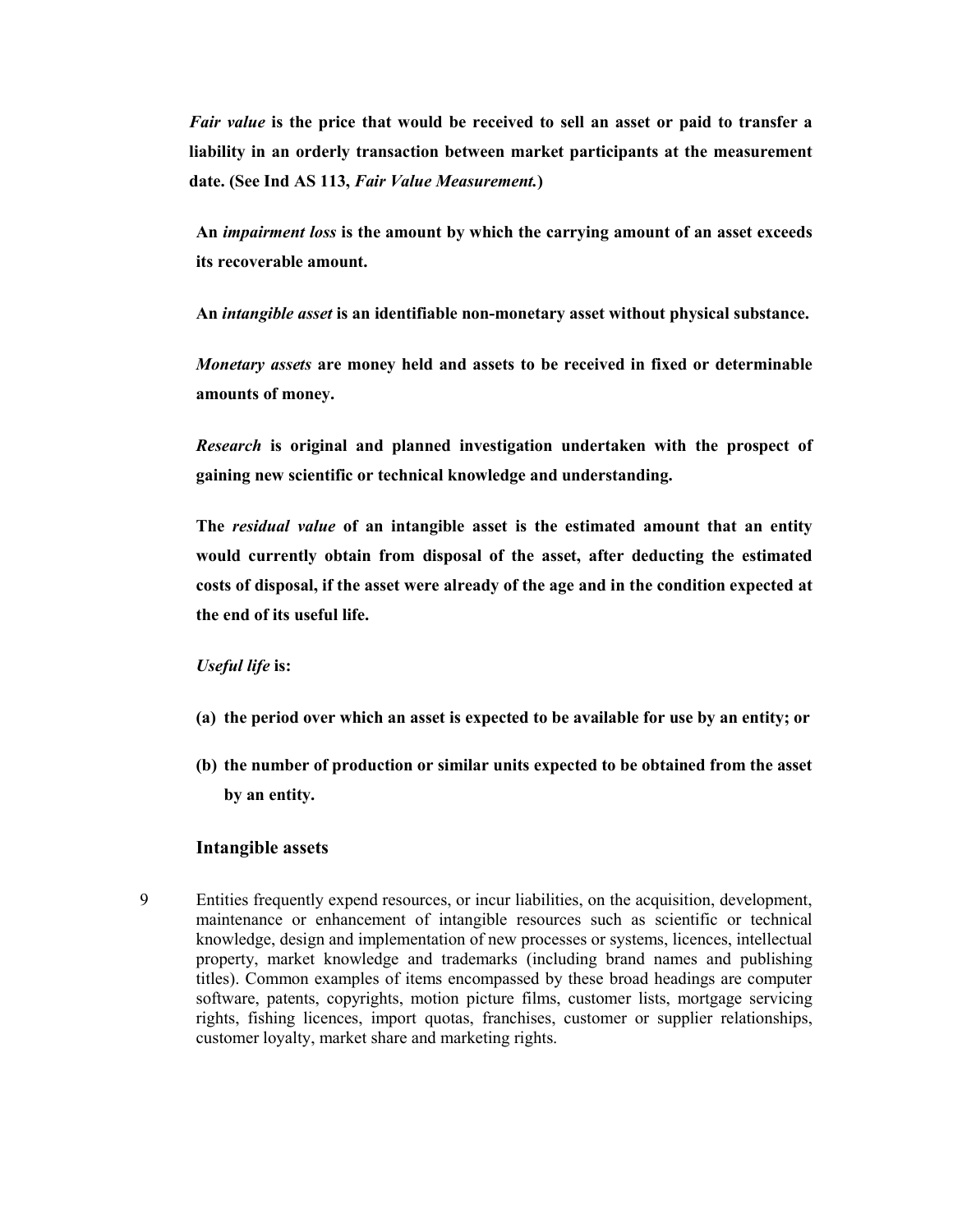10 Not all the items described in paragraph 9 meet the definition of an intangible asset, ie identifiability, control over a resource and existence of future economic benefits. If an item within the scope of this Standard does not meet the definition of an intangible asset, expenditure to acquire it or generate it internally is recognised as an expense when it is incurred. However, if the item is acquired in a business combination, it forms part of the goodwill recognised at the acquisition date (see paragraph 68).

#### Identifiability

11 The definition of an intangible asset requires an intangible asset to be identifiable to distinguish it from goodwill. Goodwill recognised in a business combination is an asset representing the future economic benefits arising from other assets acquired in a business combination that are not individually identified and separately recognised. The future economic benefits may result from synergy between the identifiable assets acquired or from assets that, individually, do not qualify for recognition in the financial statements.

#### 12 An asset is identifiable if it either:

- (a) is separable, ie is capable of being separated or divided from the entity and sold, transferred, licensed, rented or exchanged, either individually or together with a related contract, identifiable asset or liability, regardless of whether the entity intends to do so; or
- (b) arises from contractual or other legal rights, regardless of whether those rights are transferable or separable from the entity or from other rights and obligations.

#### Control

- 13 An entity controls an asset if the entity has the power to obtain the future economic benefits flowing from the underlying resource and to restrict the access of others to those benefits. The capacity of an entity to control the future economic benefits from an intangible asset would normally stem from legal rights that are enforceable in a court of law. In the absence of legal rights, it is more difficult to demonstrate control. However, legal enforceability of a right is not a necessary condition for control because an entity may be able to control the future economic benefits in some other way.
- 14 Market and technical knowledge may give rise to future economic benefits. An entity controls those benefits if, for example, the knowledge is protected by legal rights such as copyrights, a restraint of trade agreement (where permitted) or by a legal duty on employees to maintain confidentiality.
- 15 An entity may have a team of skilled staff and may be able to identify incremental staff skills leading to future economic benefits from training. The entity may also expect that the staff will continue to make their skills available to the entity. However, an entity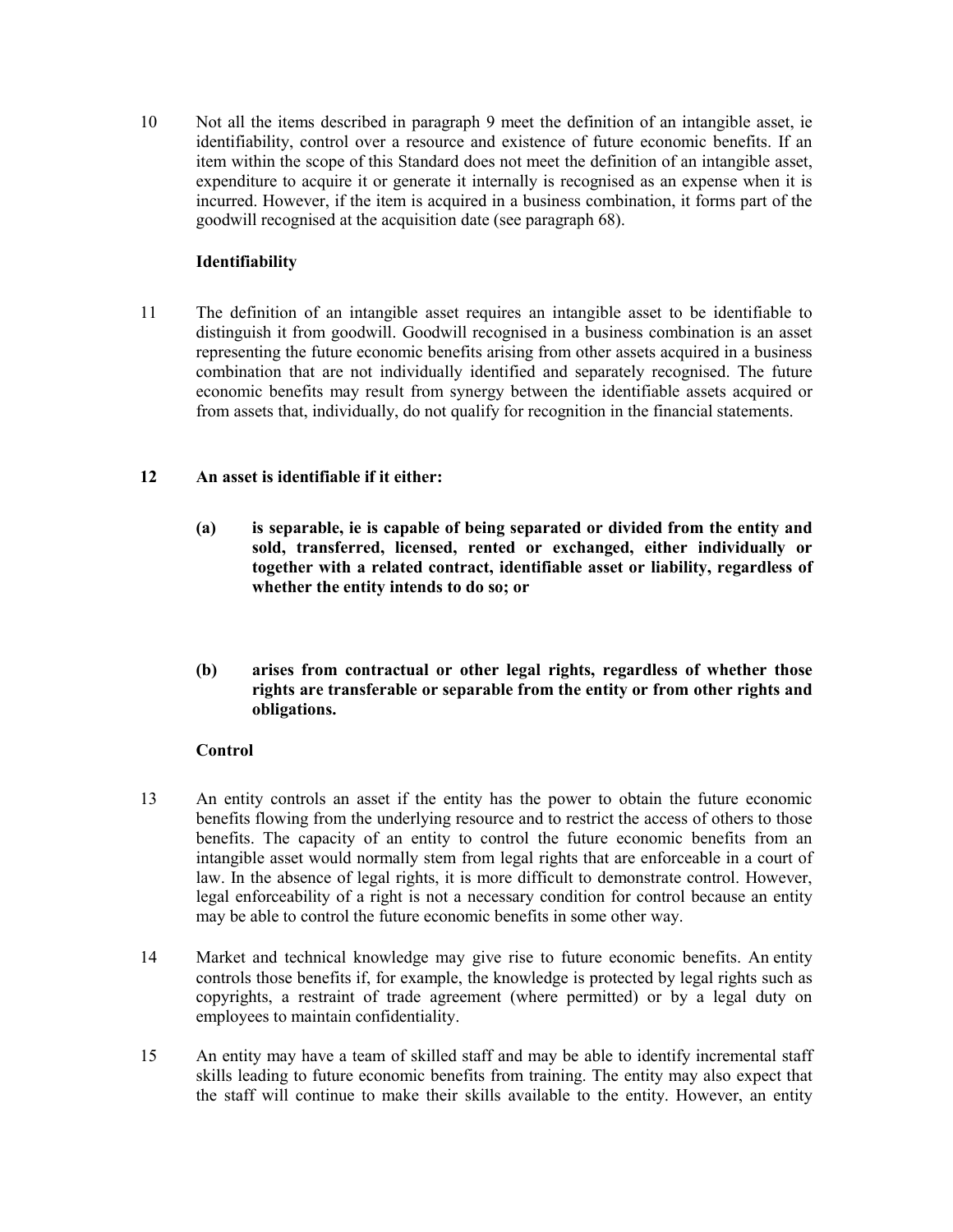usually has insufficient control over the expected future economic benefits arising from a team of skilled staff and from training for these items to meet the definition of an intangible asset. For a similar reason, specific management or technical talent is unlikely to meet the definition of an intangible asset, unless it is protected by legal rights to use it and to obtain the future economic benefits expected from it, and it also meets the other parts of the definition.

16 An entity may have a portfolio of customers or a market share and expect that, because of its efforts in building customer relationships and loyalty, the customers will continue to trade with the entity. However, in the absence of legal rights to protect, or other ways to control, the relationships with customers or the loyalty of the customers to the entity, the entity usually has insufficient control over the expected economic benefits from customer relationships and loyalty for such items (eg portfolio of customers, market shares, customer relationships and customer loyalty) to meet the definition of intangible assets. In the absence of legal rights to protect customer relationships, exchange transactions for the same or similar non-contractual customer relationships (other than as part of a business combination) provide evidence that the entity is nonetheless able to control the expected future economic benefits flowing from the customer relationships. Because such exchange transactions also provide evidence that the customer relationships are separable, those customer relationships meet the definition of an intangible asset.

#### Future economic benefits

17 The future economic benefits flowing from an intangible asset may include revenue from the sale of products or services, cost savings, or other benefits resulting from the use of the asset by the entity. For example, the use of intellectual property in a production process may reduce future production costs rather than increase future revenues.

## Recognition and measurement

- 18 The recognition of an item as an intangible asset requires an entity to demonstrate that the item meets:
	- (a) the definition of an intangible asset (see paragraphs 8–17); and
	- (b) the recognition criteria (see paragraphs 21–23).

This requirement applies to costs incurred initially to acquire or internally generate an intangible asset and those incurred subsequently to add to, replace part of, or service it.

19 Paragraphs 25–32 deal with the application of the recognition criteria to separately acquired intangible assets, and paragraphs 33–43 deal with their application to intangible assets acquired in a business combination. Paragraph 44 deals with the initial measurement of intangible assets acquired by way of a government grant, paragraphs 45– 47 with exchanges of intangible assets, and paragraphs 48–50 with the treatment of internally generated goodwill. Paragraphs 51–67 deal with the initial recognition and measurement of internally generated intangible assets.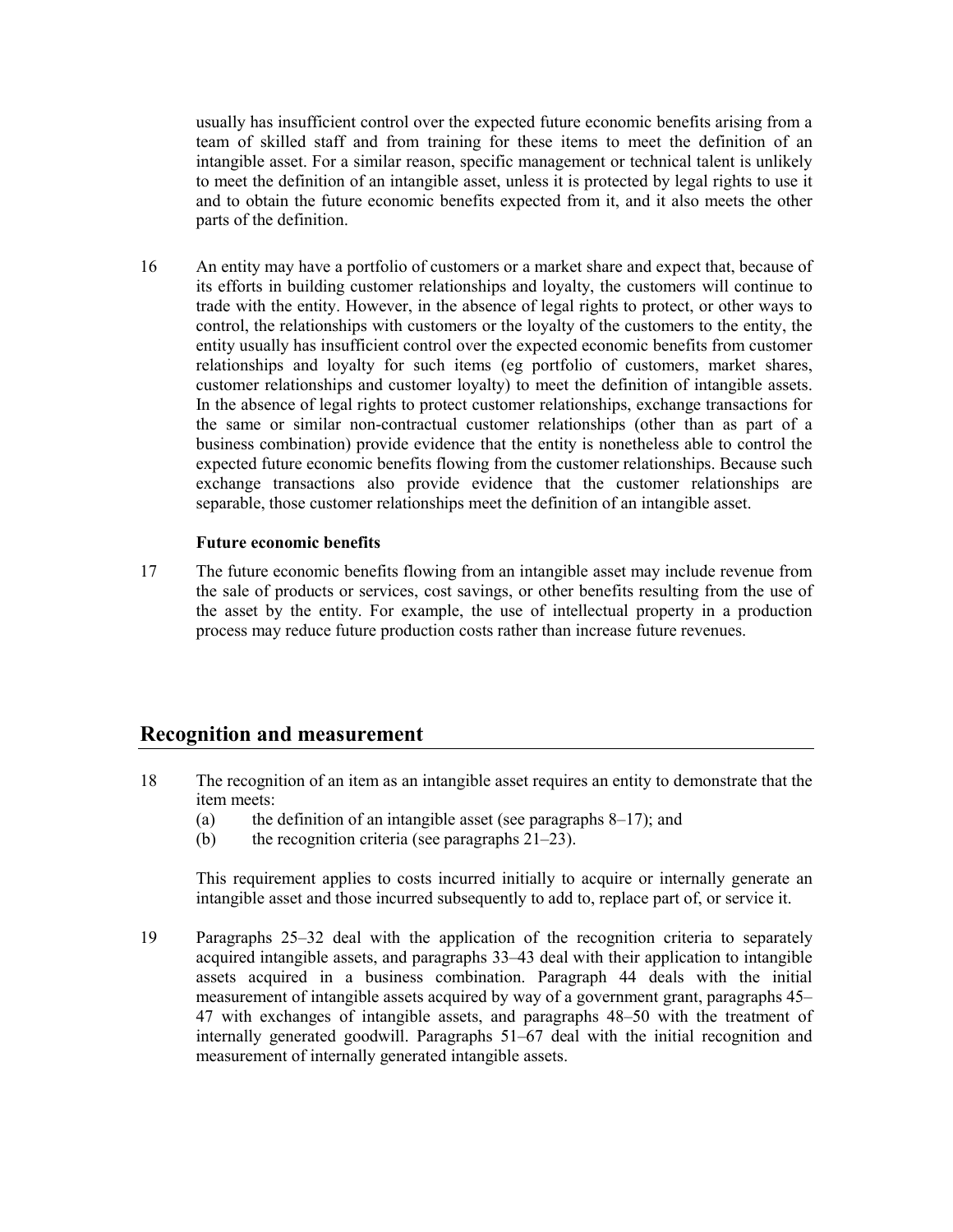20 The nature of intangible assets is such that, in many cases, there are no additions to such an asset or replacements of part of it. Accordingly, most subsequent expenditures are likely to maintain the expected future economic benefits embodied in an existing intangible asset rather than meet the definition of an intangible asset and the recognition criteria in this Standard. In addition, it is often difficult to attribute subsequent expenditure directly to a particular intangible asset rather than to the business as a whole. Therefore, only rarely will subsequent expenditure—expenditure incurred after the initial recognition of an acquired intangible asset or after completion of an internally generated intangible asset—be recognised in the carrying amount of an asset. Consistently with paragraph 63, subsequent expenditure on brands, mastheads, publishing titles, customer lists and items similar in substance (whether externally acquired or internally generated) is always recognised in profit or loss as incurred. This is because such expenditure cannot be distinguished from expenditure to develop the business as a whole.

## 21 An intangible asset shall be recognised if, and only if:

- (a) it is probable that the expected future economic benefits that are attributable to the asset will flow to the entity; and
- (b) the cost of the asset can be measured reliably.
- 22 An entity shall assess the probability of expected future economic benefits using reasonable and supportable assumptions that represent management's best estimate of the set of economic conditions that will exist over the useful life of the asset.
- 23 An entity uses judgement to assess the degree of certainty attached to the flow of future economic benefits that are attributable to the use of the asset on the basis of the evidence available at the time of initial recognition, giving greater weight to external evidence.

#### 24 An intangible asset shall be measured initially at cost.

#### Separate acquisition

- 25 Normally, the price an entity pays to acquire separately an intangible asset will reflect expectations about the probability that the expected future economic benefits embodied in the asset will flow to the entity. In other words, the entity expects there to be an inflow of economic benefits, even if there is uncertainty about the timing or the amount of the inflow. Therefore, the probability recognition criterion in paragraph  $21(a)$  is always considered to be satisfied for separately acquired intangible assets.
- 26 In addition, the cost of a separately acquired intangible asset can usually be measured reliably. This is particularly so when the purchase consideration is in the form of cash or other monetary assets.
- 27 The cost of a separately acquired intangible asset comprises:
	- (a) its purchase price, including import duties and non-refundable purchase taxes, after deducting trade discounts and rebates; and
	- (b) any directly attributable cost of preparing the asset for its intended use.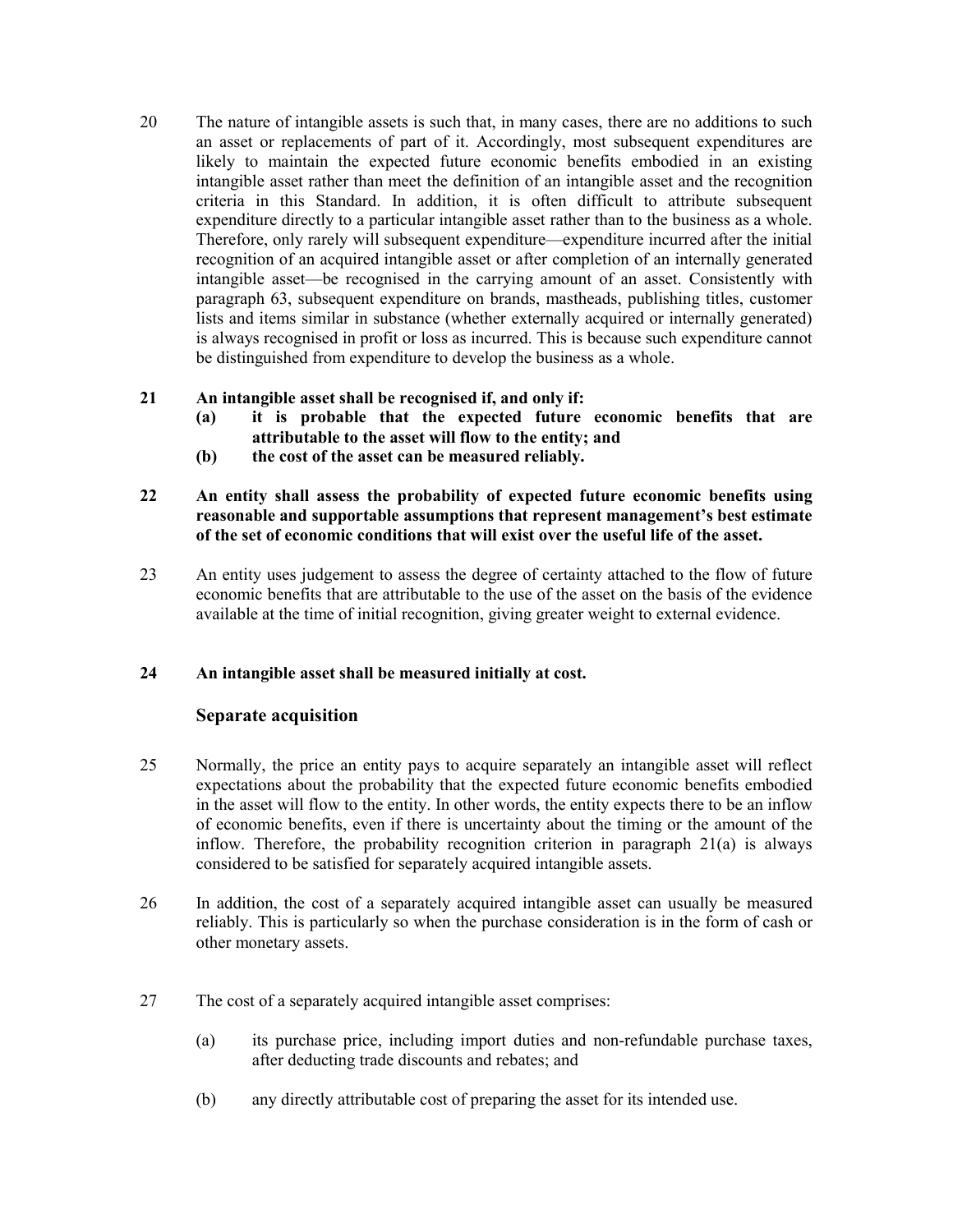- 28 Examples of directly attributable costs are:
	- (a) costs of employee benefits (as defined in Ind AS 19) arising directly from bringing the asset to its working condition;
	- (b) professional fees arising directly from bringing the asset to its working condition; and
	- (c) costs of testing whether the asset is functioning properly.
- 29 Examples of expenditures that are not part of the cost of an intangible asset are:
	- (a) costs of introducing a new product or service (including costs of advertising and promotional activities);
	- (b) costs of conducting business in a new location or with a new class of customer (including costs of staff training); and
	- (c) administration and other general overhead costs.
- 30 Recognition of costs in the carrying amount of an intangible asset ceases when the asset is in the condition necessary for it to be capable of operating in the manner intended by management. Therefore, costs incurred in using or redeploying an intangible asset are not included in the carrying amount of that asset. For example, the following costs are not included in the carrying amount of an intangible asset:
	- (a) costs incurred while an asset capable of operating in the manner intended by management has yet to be brought into use; and
	- (b) initial operating losses, such as those incurred while demand for the asset's output builds up.
- 31 Some operations occur in connection with the development of an intangible asset, but are not necessary to bring the asset to the condition necessary for it to be capable of operating in the manner intended by management. These incidental operations may occur before or during the development activities. Because incidental operations are not necessary to bring an asset to the condition necessary for it to be capable of operating in the manner intended by management, the income and related expenses of incidental operations are recognised immediately in profit or loss, and included in their respective classifications of income and expense.
- 32 If payment for an intangible asset is deferred beyond normal credit terms, its cost is the cash price equivalent. The difference between this amount and the total payments is recognised as interest expense over the period of credit unless it is capitalised in accordance with Ind AS 23, *Borrowing Costs*.

#### Acquisition as part of a business combination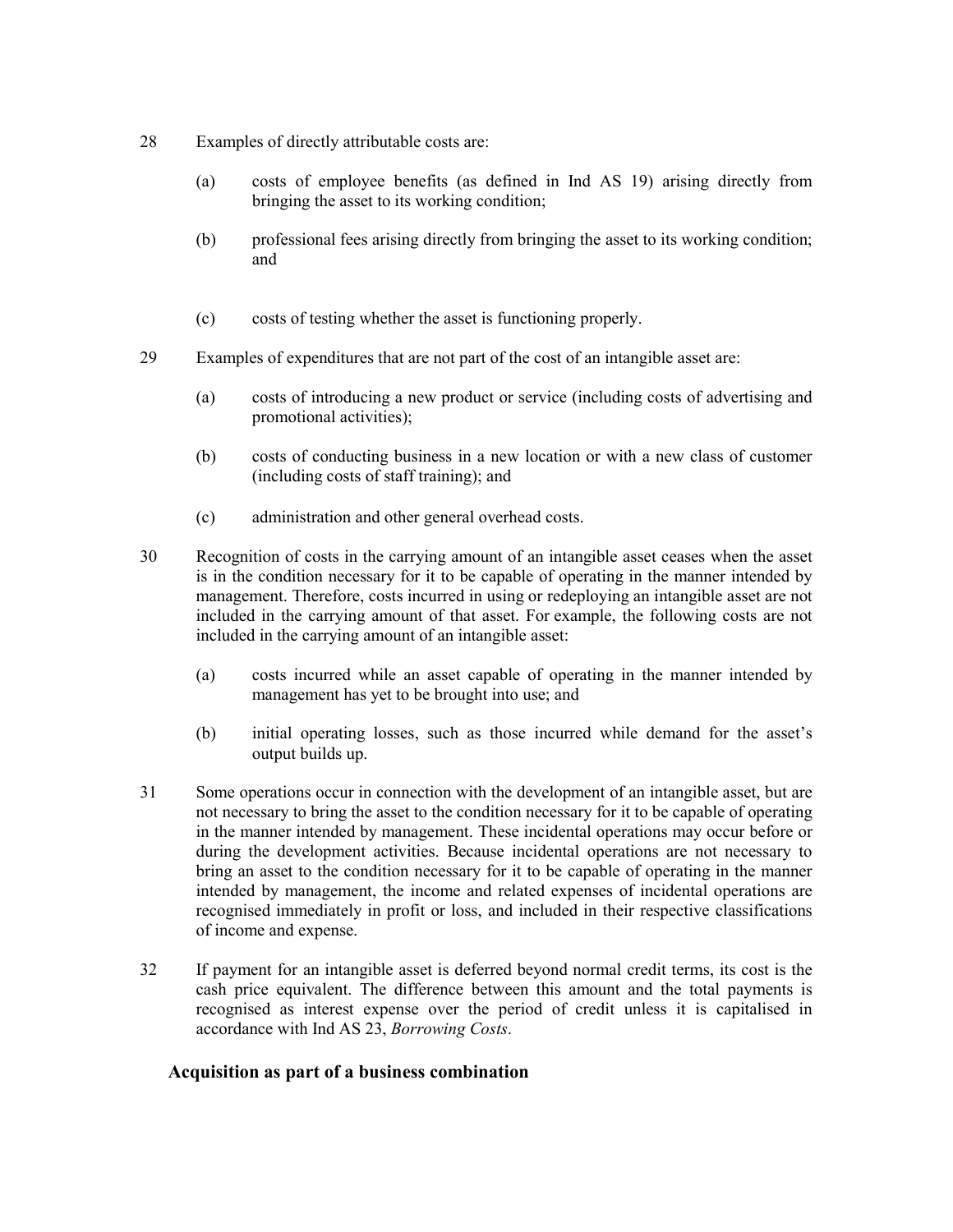- 33 In accordance with Ind AS 103, *Business Combinations*, if an intangible asset is acquired in a business combination, the cost of that intangible asset is its fair value at the acquisition date. The fair value of an intangible asset will reflect market participants' expectations at the acquisition date about the probability that the expected future economic benefits embodied in the asset will flow to the entity. In other words, the entity expects there to be an inflow of economic benefits, even if there is uncertainty about the timing or the amount of the inflow. Therefore, the probability recognition criterion in paragraph 21(a) is always considered to be satisfied for intangible assets acquired in business combinations. If an asset acquired in a business combination is separable or arises from contractual or other legal rights, sufficient information exists to measure reliably the fair value of the asset. Thus, the reliable measurement criterion in paragraph 21(b) is always considered to be satisfied for intangible assets acquired in business combinations.
- 34 In accordance with this Standard and Ind AS 103, an acquirer recognises at the acquisition date, separately from goodwill, an intangible asset of the acquiree, irrespective of whether the asset had been recognised by the acquiree before the business combination. This means that the acquirer recognises as an asset separately from goodwill an in-process research and development project of the acquiree if the project meets the definition of an intangible asset. An acquiree's in-process research and development project meets the definition of an intangible asset when it:
	- (a) meets the definition of an asset; and
	- (b) is identifiable, ie is separable or arises from contractual or other legal rights.

#### Intangible asset acquired in a business combination

- 35 If an intangible asset acquired in a business combination is separable or arises from contractual or other legal rights, sufficient information exists to measure reliably the fair value of the asset. When, for the estimates used to measure an intangible asset's fair value, there is a range of possible outcomes with different probabilities that uncertainty enters into the measurement of the asset's fair value.
- 36 An intangible asset acquired in a business combination might be separable, but only together with a related contract, identifiable asset or liability. In such cases, the acquirer recognises the intangible asset separately from goodwill, but together with the related item.
- 37 The acquirer may recognise a group of complementary intangible assets as a single asset provided the individual assets have similar useful lives. For example, the terms 'brand' and 'brand name' are often used as synonym for trademarks and other marks. However, the former are general marketing terms that are typically used to refer to a group of complimentary assets such as a trademark (or service mark) and its related trade name, formulas, recipes and technological expertise.
- 38-41 [Refer Appendix 1]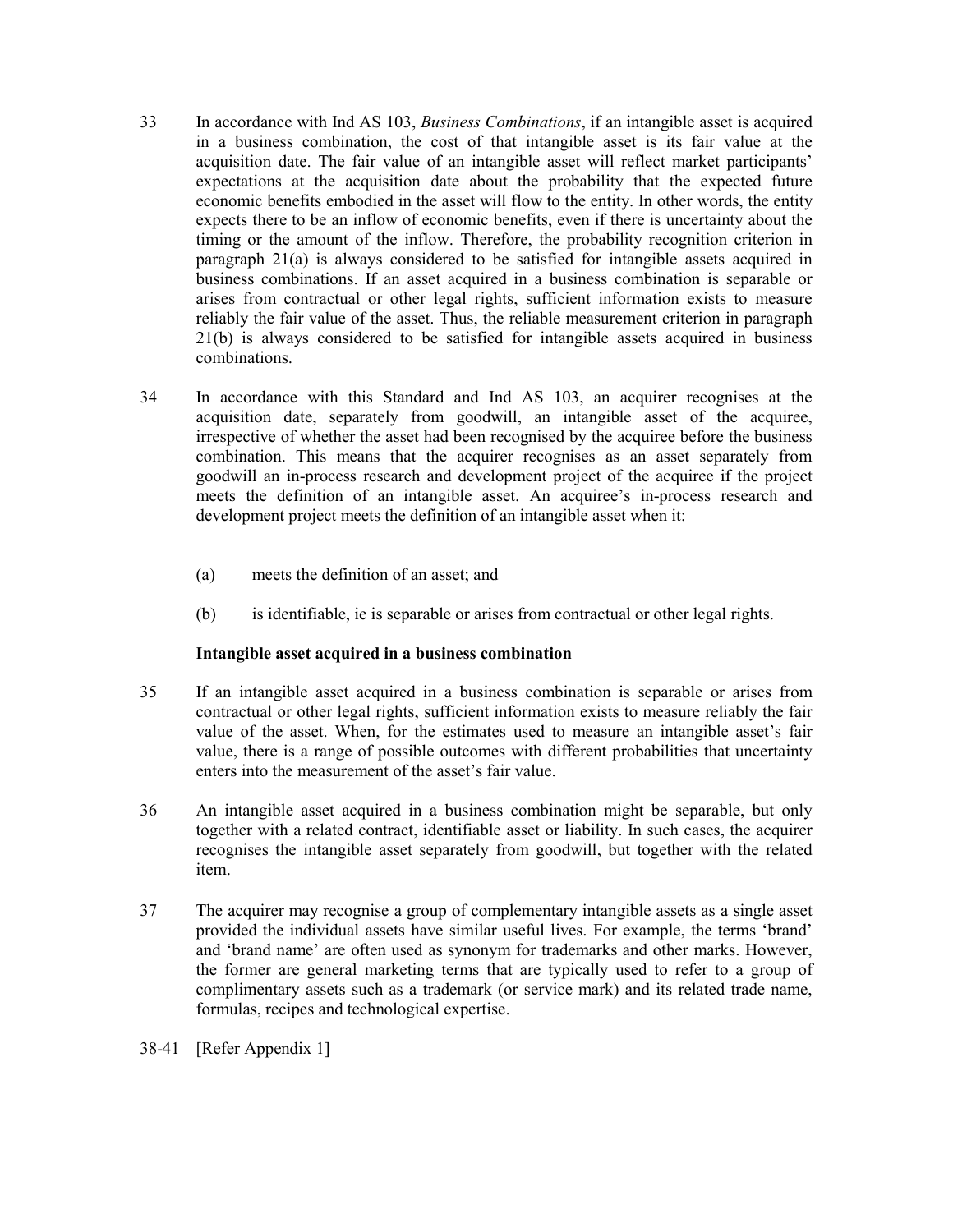Subsequent expenditure on an acquired in-process research and development project

- 42 Research or development expenditure that:
	- (a) relates to an in-process research or development project acquired separately or in a business combination and recognised as an intangible asset; and
	- (b) is incurred after the acquisition of that project

#### shall be accounted for in accordance with paragraphs 54–62.

- 43 Applying the requirements in paragraphs 54–62 means that subsequent expenditure on an in-process research or development project acquired separately or in a business combination and recognised as an intangible asset is:
	- (a) recognised as an expense when incurred if it is research expenditure;
	- (b) recognised as an expense when incurred if it is development expenditure that does not satisfy the criteria for recognition as an intangible asset in paragraph 57; and
	- (c) added to the carrying amount of the acquired in-process research or development project if it is development expenditure that satisfies the recognition criteria in paragraph 57.

#### Acquisition by way of a government grant

44 <sup>3</sup>In some cases, an intangible asset may be acquired free of charge, or for nominal consideration, by way of a Government grant. This may happen when a Government transfers or allocates to an entity intangible assets such as airport landing rights, licences to operate radio or television stations, import licences or quotas or rights to access other restricted resources. In accordance with Ind AS 20, *Accounting for Government Grants and Disclosure of Government Assistance*, an entity may choose to recognise both the intangible asset and the grant initially at fair value. If an entity chooses not to recognise the asset initially at fair value, the entity recognises the asset initially at a nominal amount (the other treatment permitted by Ind AS 20) plus any expenditure that is directly attributable to preparing the asset for its intended use.

Substituted vide Notification No. G.S.R. 903(E) dated  $20<sup>th</sup>$  September, 2018. Prior to substitution, the paragraph read as under:

<sup>44</sup> In some cases, an intangible asset may be acquired free of charge, or for nominal consideration, by way of a government grant. This may happen when a government transfers or allocates to an entity intangible assets such as airport landing rights, licences to operate radio or television stations, import licences or quotas or rights to access other restricted resources. In accordance with Ind AS 20, *Accounting for Government Grants and Disclosure of Government Assistance*, an entity recognises both the intangible asset and the grant initially at fair value.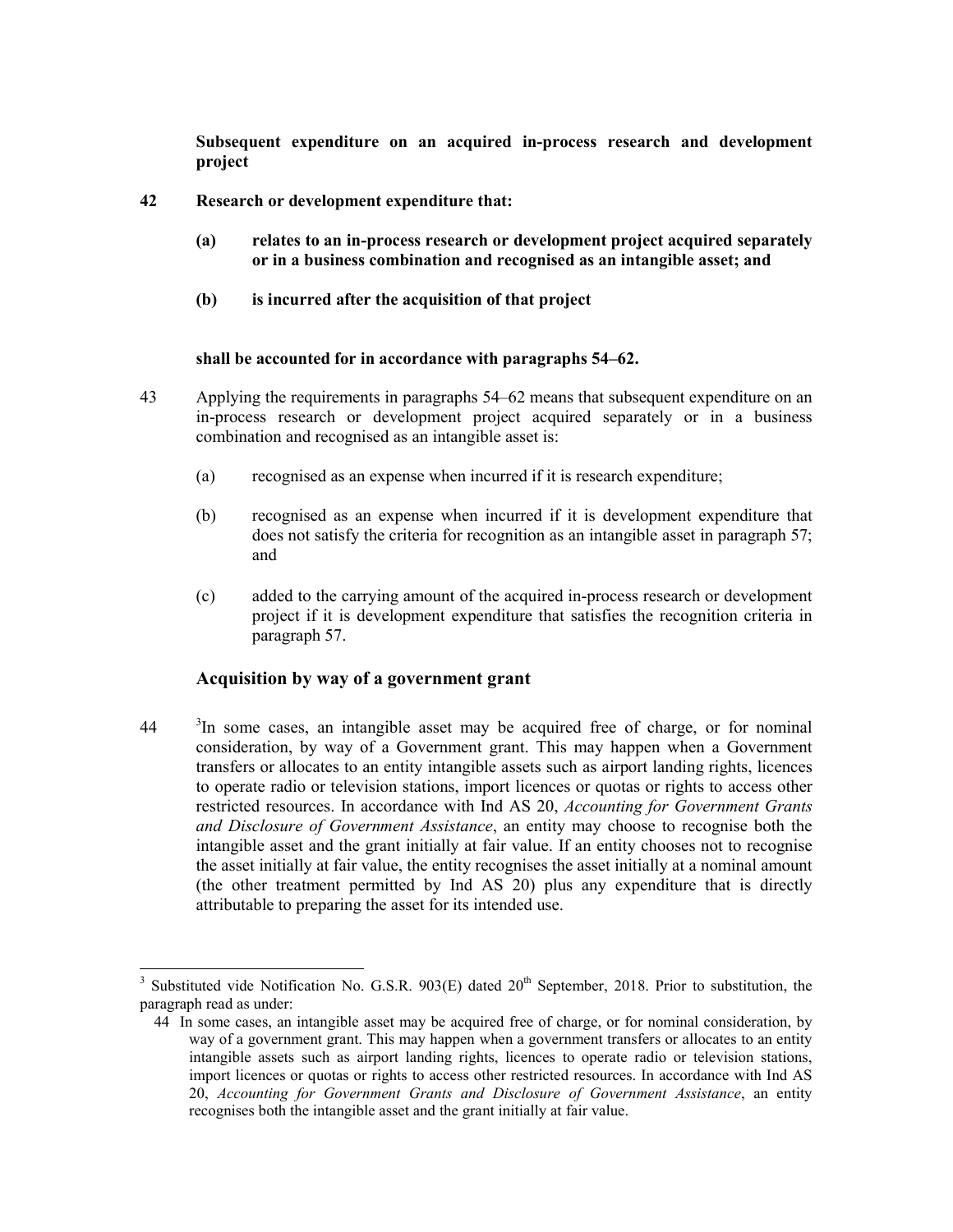## Exchanges of assets

- 45 One or more intangible assets may be acquired in exchange for a non-monetary asset or assets, or a combination of monetary and non-monetary assets. The following discussion refers simply to an exchange of one non-monetary asset for another, but it also applies to all exchanges described in the preceding sentence. The cost of such an intangible asset is measured at fair value unless (a) the exchange transaction lacks commercial substance or (b) the fair value of neither the asset received nor the asset given up is reliably measurable. The acquired asset is measured in this way even if an entity cannot immediately derecognise the asset given up. If the acquired asset is not measured at fair value, its cost is measured at the carrying amount of the asset given up.
- 46 An entity determines whether an exchange transaction has commercial substance by considering the extent to which its future cash flows are expected to change as a result of the transaction. An exchange transaction has commercial substance if:
	- (a) the configuration (ie risk, timing and amount) of the cash flows of the asset received differs from the configuration of the cash flows of the asset transferred; or
	- (b) the entity-specific value of the portion of the entity's operations affected by the transaction changes as a result of the exchange; and
	- (c) the difference in (a) or (b) is significant relative to the fair value of the assets exchanged.

For the purpose of determining whether an exchange transaction has commercial substance, the entity-specific value of the portion of the entity's operations affected by the transaction shall reflect post-tax cash flows. The result of these analyses may be clear without an entity having to perform detailed calculations.

47 Paragraph 21(b) specifies that a condition for the recognition of an intangible asset is that the cost of the asset can be measured reliably. The fair value of an intangible asset is reliably measurable if (a) the variability in the range of reasonable fair value measurements is not significant for that asset or (b) the probabilities of the various estimates within the range can be reasonably assessed and used when measuring fair value. If an entity is able to measure reliably the fair value of either the asset received or the asset given up, then the fair value of the asset given up is used to measure cost unless the fair value of the asset received is more clearly evident.

#### Internally generated goodwill

#### 48 Internally generated goodwill shall not be recognised as an asset.

49 In some cases, expenditure is incurred to generate future economic benefits, but it does not result in the creation of an intangible asset that meets the recognition criteria in this Standard. Such expenditure is often described as contributing to internally generated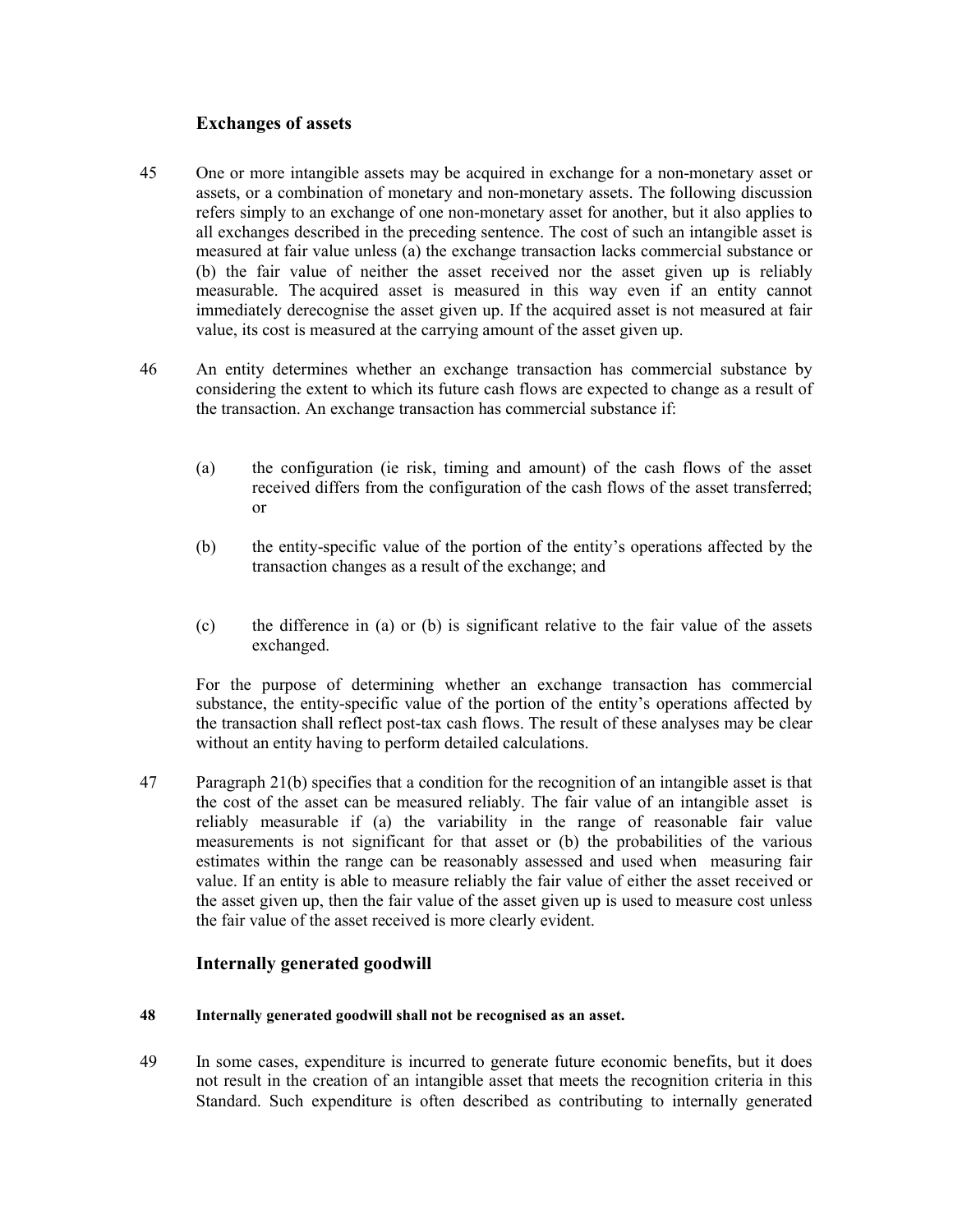goodwill. Internally generated goodwill is not recognised as an asset because it is not an identifiable resource (ie it is not separable nor does it arise from contractual or other legal rights) controlled by the entity that can be measured reliably at cost.

50 Differences between the fair value of an entity and the carrying amount of its identifiable net assets at any time may capture a range of factors that affect the fair value of the entity. However, such differences do not represent the cost of intangible assets controlled by the entity.

#### Internally generated intangible assets

- 51 It is sometimes difficult to assess whether an internally generated intangible asset qualifies for recognition because of problems in:
	- (a) identifying whether and when there is an identifiable asset that will generate expected future economic benefits; and
	- (b) determining the cost of the asset reliably. In some cases, the cost of generating an intangible asset internally cannot be distinguished from the cost of maintaining or enhancing the entity's internally generated goodwill or of running day-to-day operations.

Therefore, in addition to complying with the general requirements for the recognition and initial measurement of an intangible asset, an entity applies the requirements and guidance in paragraphs 52–67 to all internally generated intangible assets.

- 52 To assess whether an internally generated intangible asset meets the criteria for recognition, an entity classifies the generation of the asset into:
	- (a) a research phase; and
	- (b) a development phase.

Although the terms 'research' and 'development' are defined, the terms 'research phase' and 'development phase' have a broader meaning for the purpose of this Standard.

53 If an entity cannot distinguish the research phase from the development phase of an internal project to create an intangible asset, the entity treats the expenditure on that project as if it were incurred in the research phase only.

#### Research phase

54 No intangible asset arising from research (or from the research phase of an internal project) shall be recognised. Expenditure on research (or on the research phase of an internal project) shall be recognised as an expense when it is incurred.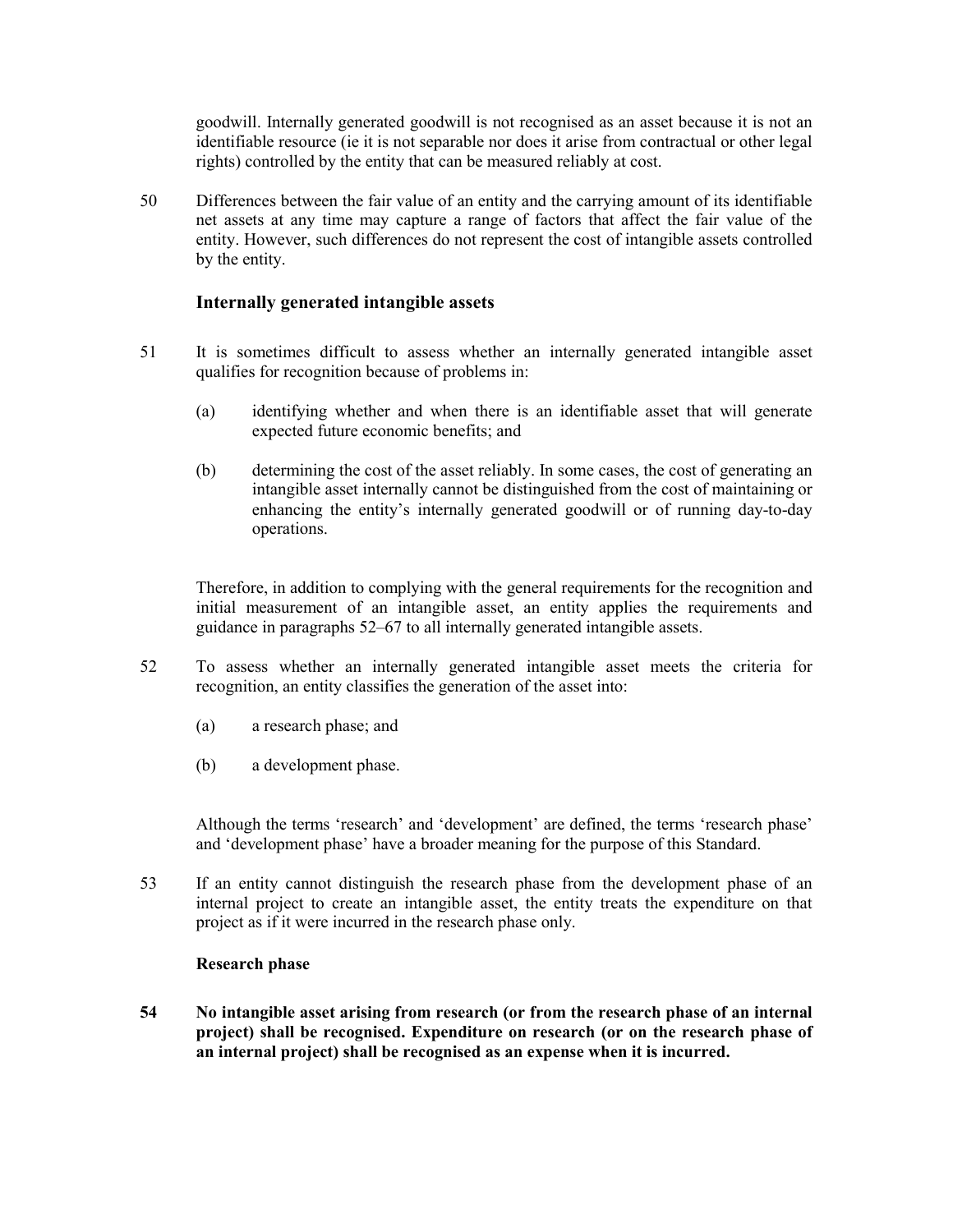- 55 In the research phase of an internal project, an entity cannot demonstrate that an intangible asset exists that will generate probable future economic benefits. Therefore, this expenditure is recognised as an expense when it is incurred.
- 56 Examples of research activities are:
	- (a) activities aimed at obtaining new knowledge;
	- (b) the search for, evaluation and final selection of, applications of research findings or other knowledge;
	- (c) the search for alternatives for materials, devices, products, processes, systems or services; and
	- (d) the formulation, design, evaluation and final selection of possible alternatives for new or improved materials, devices, products, processes, systems or services.

#### Development phase

- 57 An intangible asset arising from development (or from the development phase of an internal project) shall be recognised if, and only if, an entity can demonstrate all of the following:
	- (a) the technical feasibility of completing the intangible asset so that it will be available for use or sale.
	- (b) its intention to complete the intangible asset and use or sell it.
	- (c) its ability to use or sell the intangible asset.
	- (d) how the intangible asset will generate probable future economic benefits. Among other things, the entity can demonstrate the existence of a market for the output of the intangible asset or the intangible asset itself or, if it is to be used internally, the usefulness of the intangible asset.
	- (e) the availability of adequate technical, financial and other resources to complete the development and to use or sell the intangible asset.
	- (f) its ability to measure reliably the expenditure attributable to the intangible asset during its development.
- 58 In the development phase of an internal project, an entity can, in some instances, identify an intangible asset and demonstrate that the asset will generate probable future economic benefits. This is because the development phase of a project is further advanced than the research phase.
- 59 Examples of development activities are: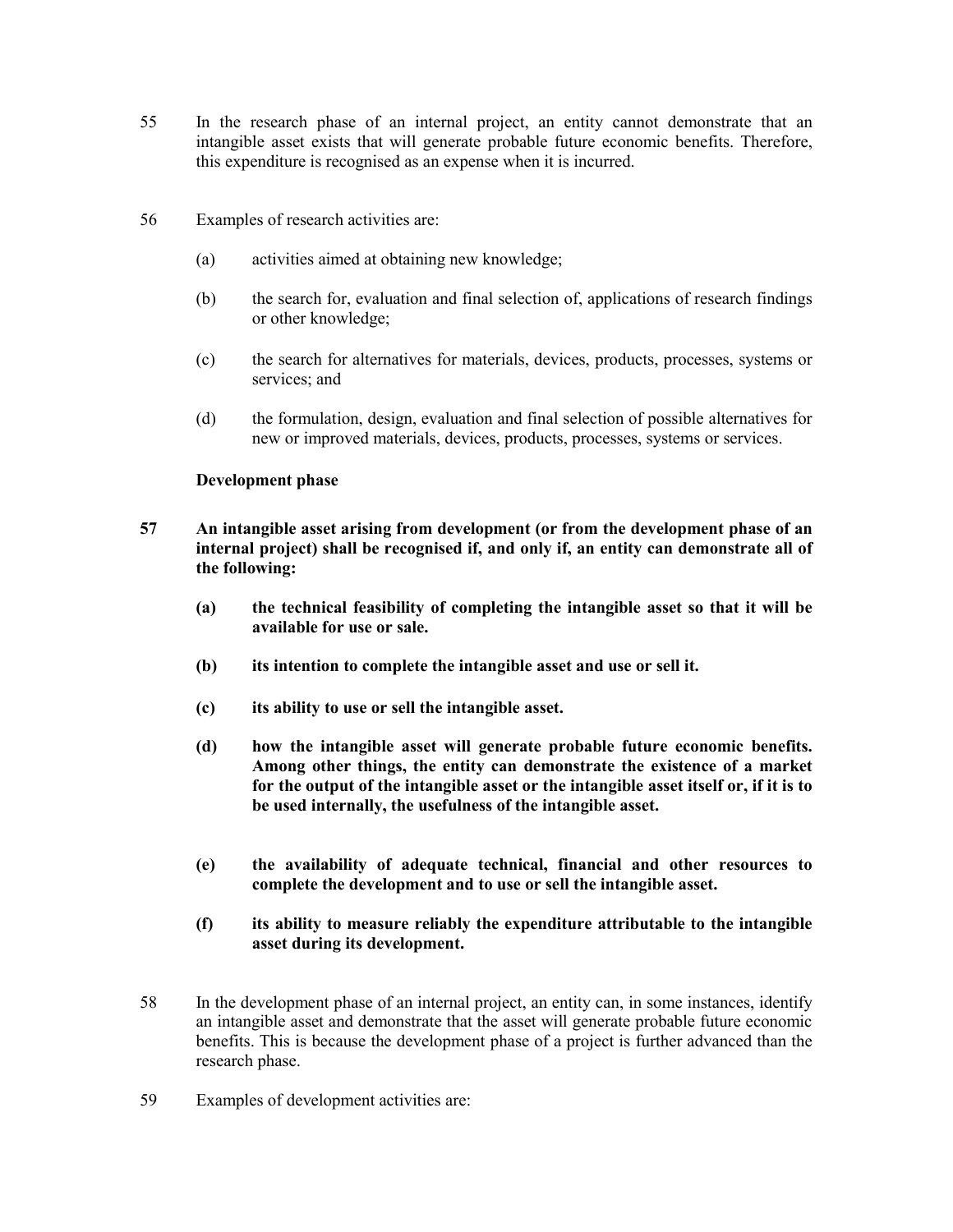- (a) the design, construction and testing of pre-production or pre-use prototypes and models;
- (b) the design of tools, jigs, moulds and dies involving new technology;
- (c) the design, construction and operation of a pilot plant that is not of a scale economically feasible for commercial production; and
- (d) the design, construction and testing of a chosen alternative for new or improved materials, devices, products, processes, systems or services.
- 60 To demonstrate how an intangible asset will generate probable future economic benefits, an entity assesses the future economic benefits to be received from the asset using the principles in Ind AS 36, *Impairment of Assets*. If the asset will generate economic benefits only in combination with other assets, the entity applies the concept of cashgenerating units in Ind AS 36.
- 61 Availability of resources to complete, use and obtain the benefits from an intangible asset can be demonstrated by, for example, a business plan showing the technical, financial and other resources needed and the entity's ability to secure those resources. In some cases, an entity demonstrates the availability of external finance by obtaining a lender's indication of its willingness to fund the plan.
- 62 An entity's costing systems can often measure reliably the cost of generating an intangible asset internally, such as salary and other expenditure incurred in securing copyrights or licences or developing computer software.

#### 63 Internally generated brands, mastheads, publishing titles, customer lists and items similar in substance shall not be recognised as intangible assets.

64 Expenditure on internally generated brands, mastheads, publishing titles, customer lists and items similar in substance cannot be distinguished from the cost of developing the business as a whole. Therefore, such items are not recognised as intangible assets.

#### Cost of an internally generated intangible asset

- 65 The cost of an internally generated intangible asset for the purpose of paragraph 24 is the sum of expenditure incurred from the date when the intangible asset first meets the recognition criteria in paragraphs 21, 22 and 57. Paragraph 71 prohibits reinstatement of expenditure previously recognised as an expense.
- 66 The cost of an internally generated intangible asset comprises all directly attributable costs necessary to create, produce, and prepare the asset to be capable of operating in the manner intended by management. Examples of directly attributable costs are:
	- (a) costs of materials and services used or consumed in generating the intangible asset;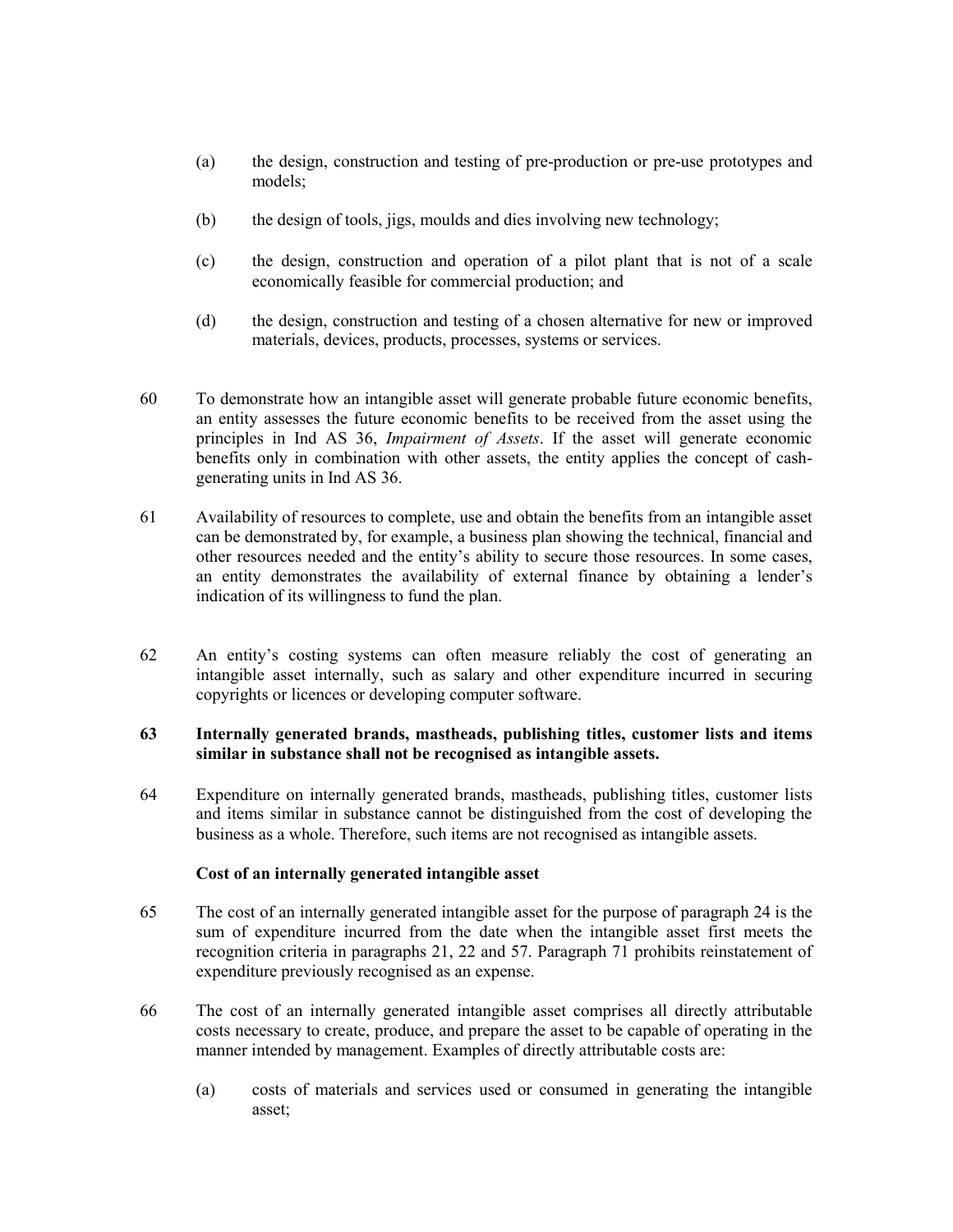- (b) costs of employee benefits (as defined in Ind AS 19) arising from the generation of the intangible asset;
- (c) fees to register a legal right; and
- (d) amortisation of patents and licences that are used to generate the intangible asset.

 Ind AS 23 specifies criteria for the recognition of interest as an element of the cost of an internally generated intangible asset.

- 67 The following are not components of the cost of an internally generated intangible asset:
	- (a) selling, administrative and other general overhead expenditure unless this expenditure can be directly attributed to preparing the asset for use;
	- (b) identified inefficiencies and initial operating losses incurred before the asset achieves planned performance; and
	- (c) expenditure on training staff to operate the asset.

#### Example illustrating paragraph 65

An entity is developing a new production process. During 20X5, expenditure incurred was Rs.1,000, of which Rs.900 was incurred before 1 December 20X5 and Rs.100 was incurred between 1 December 20X5 and 31 December 20X5. The entity is able to demonstrate that, at 1 December 20X5, the production process met the criteria for recognition as an intangible asset. The recoverable amount of the know-how embodied in the process (including future cash outflows to complete the process before it is available for use) is estimated to be Rs.500.

*At the end of 20X5, the production process is recognised as an intangible asset at a cost of Rs.100 (expenditure incurred since the date when the recognition criteria were met, ie 1 December 20X5). The Rs.900 expenditure incurred before 1 December 20X5 is recognised as an expense because the recognition criteria were not met until 1 December 20X5. This expenditure does not form part of the cost of the production process recognised in the balance sheet.*

During 20X6, expenditure incurred is Rs.2,000. At the end of 20X6, the recoverable amount of the know-how embodied in the process (including future cash outflows to complete the process before it is available for use) is estimated to be Rs.1,900.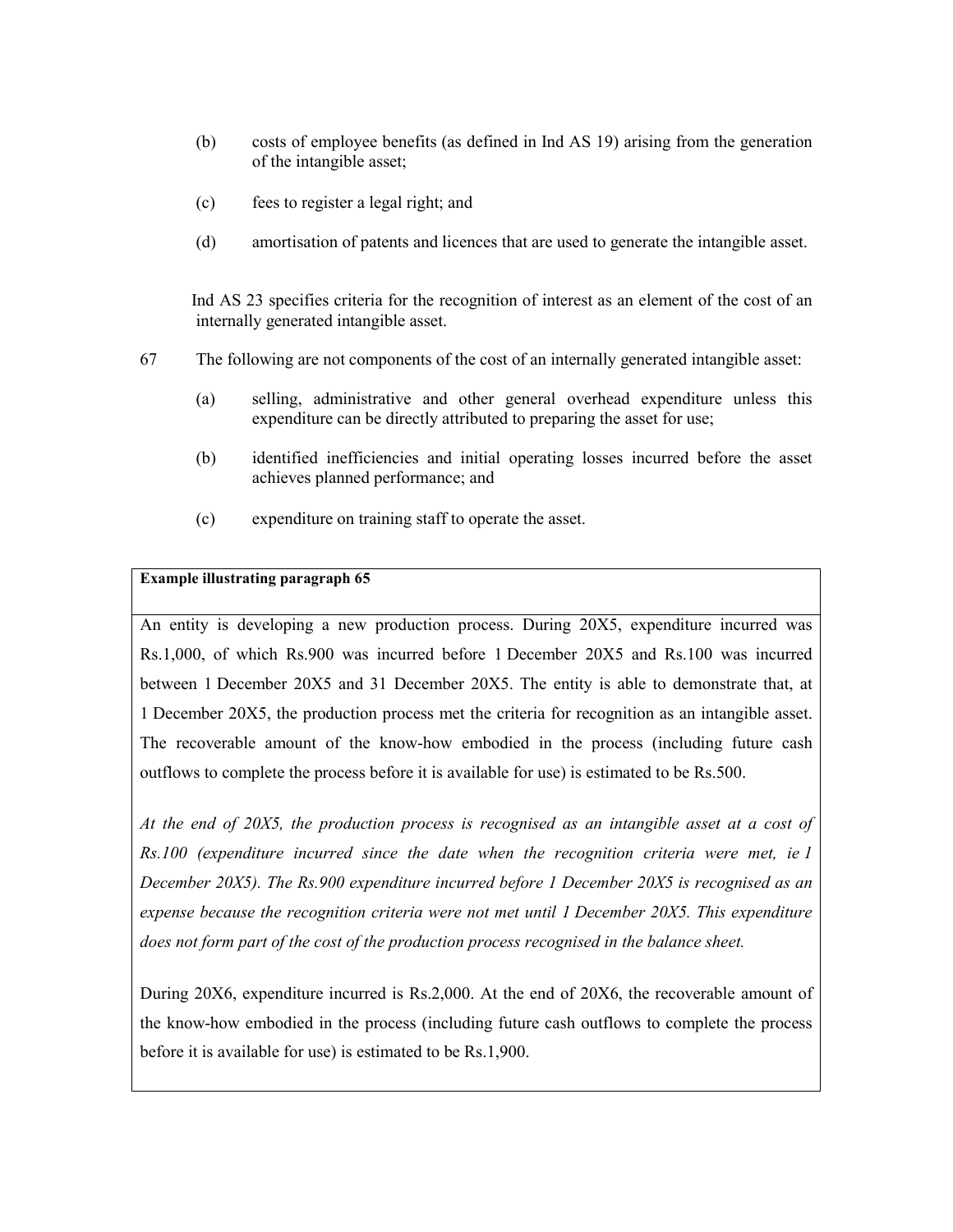*At the end of 20X6, the cost of the production process is Rs.2,100 (Rs.100 expenditure recognised at the end of 20X5 plus Rs.2,000 expenditure recognised in 20X6). The entity recognises an impairment loss of Rs.200 to adjust the carrying amount of the process before impairment loss (Rs.2,100) to its recoverable amount (Rs.1,900). This impairment loss will be reversed in a subsequent period if the requirements for the reversal of an impairment loss in Ind AS 36 are met.*

## Recognition of an expense

- 68 Expenditure on an intangible item shall be recognised as an expense when it is incurred unless:
	- (a) it forms part of the cost of an intangible asset that meets the recognition criteria (see paragraphs 18–67); or
	- (b) the item is acquired in a business combination and cannot be recognised as an intangible asset. If this is the case, it forms part of the amount recognised as goodwill at the acquisition date (see Ind AS 103).
- 69 In some cases, expenditure is incurred to provide future economic benefits to an entity, but no intangible asset or other asset is acquired or created that can be recognised. In the case of the supply of goods, the entity recognises such expenditure as an expense when it has a right to access those goods. In the case of the supply of services, the entity recognises the expenditure as an expense when it receives the services. For example, expenditure on research is recognised as an expense when it is incurred (see paragraph 54), except when it is acquired as part of a business combination. Other examples of expenditure that is recognised as an expense when it is incurred include:
	- (a) expenditure on start-up activities (ie start-up costs), unless this expenditure is included in the cost of an item of property, plant and equipment in accordance with Ind AS 16. Start-up costs may consist of establishment costs such as legal and secretarial costs incurred in establishing a legal entity, expenditure to open a new facility or business (ie pre-opening costs) or expenditures for starting new operations or launching new products or processes (ie pre-operating costs).
	- (b) expenditure on training activities.
	- (c) expenditure on advertising and promotional activities (including mail order catalogues).
	- (d) expenditure on relocating or reorganising part or all of an entity.
- 69A An entity has a right to access goods when it owns them. Similarly, it has a right to access goods when they have been constructed by a supplier in accordance with the terms of a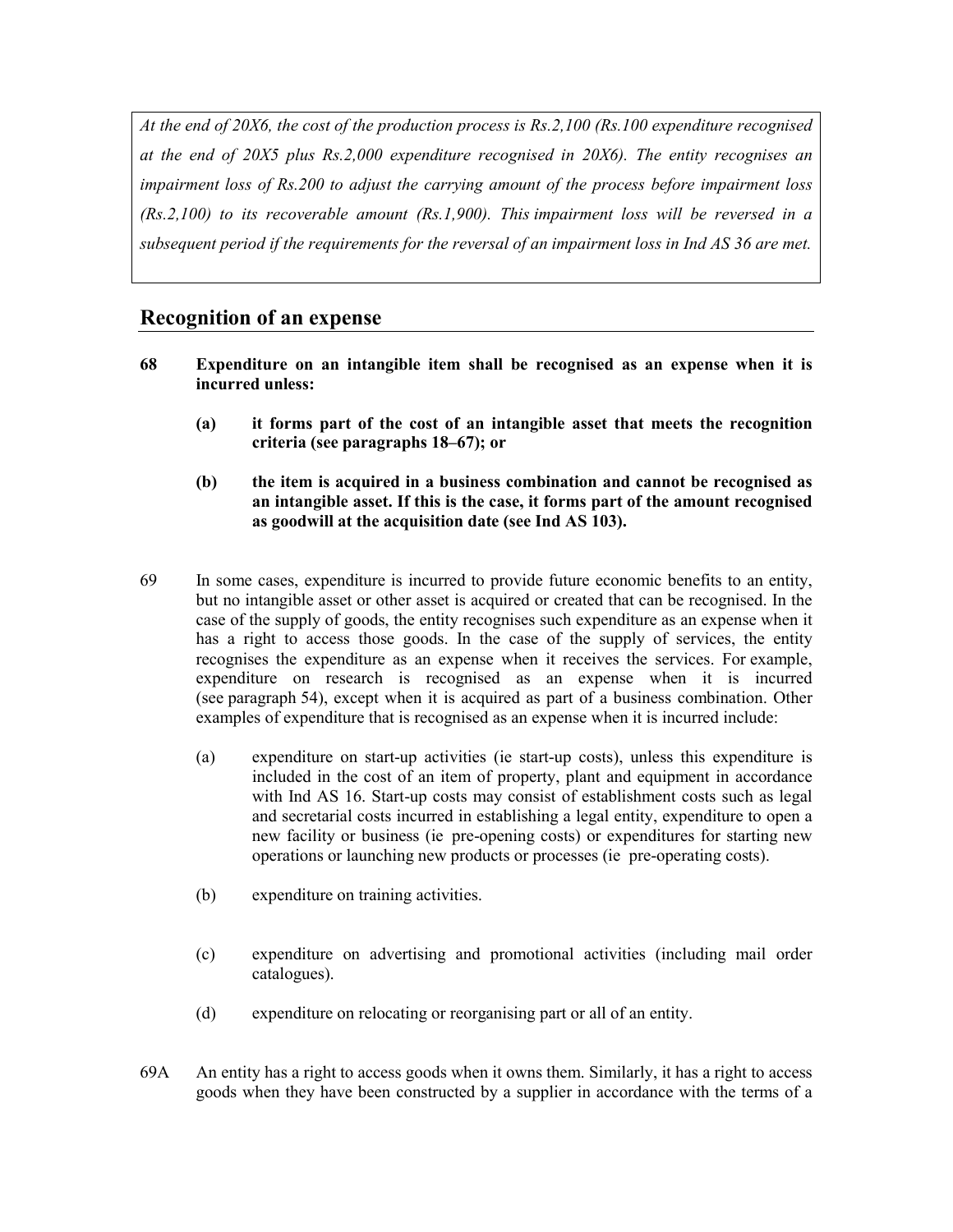supply contract and the entity could demand delivery of them in return for payment. Services are received when they are performed by a supplier in accordance with a contract to deliver them to the entity and not when the entity uses them to deliver another service, for example, to deliver an advertisement to customers.

70 Paragraph 68 does not preclude an entity from recognising a prepayment as an asset when payment for goods has been made in advance of the entity obtaining a right to access those goods. Similarly, paragraph 68 does not preclude an entity from recognising a prepayment as an asset when payment for services has been made in advance of the entity receiving those services.

#### Past expenses not to be recognised as an asset

71 Expenditure on an intangible item that was initially recognised as an expense shall not be recognised as part of the cost of an intangible asset at a later date.

## Measurement after recognition

- 72 An entity shall choose either the cost model in paragraph 74 or the revaluation model in paragraph 75 as its accounting policy. If an intangible asset is accounted for using the revaluation model, all the other assets in its class shall also be accounted for using the same model, unless there is no active market for those assets.
- 73 A class of intangible assets is a grouping of assets of a similar nature and use in an entity's operations. The items within a class of intangible assets are revalued simultaneously to avoid selective revaluation of assets and the reporting of amounts in the financial statements representing a mixture of costs and values as at different dates.

#### Cost model

74 After initial recognition, an intangible asset shall be carried at its cost less any accumulated amortisation and any accumulated impairment losses.

#### Revaluation model

- 75 After initial recognition, an intangible asset shall be carried at a revalued amount, being its fair value at the date of the revaluation less any subsequent accumulated amortisation and any subsequent accumulated impairment losses. For the purpose of revaluations under this Standard, fair value shall be measured by reference to an active market. Revaluations shall be made with such regularity that at the end of the reporting period the carrying amount of the asset does not differ materially from its fair value.
- 76 The revaluation model does not allow:
	- (a) the revaluation of intangible assets that have not previously been recognised as assets; or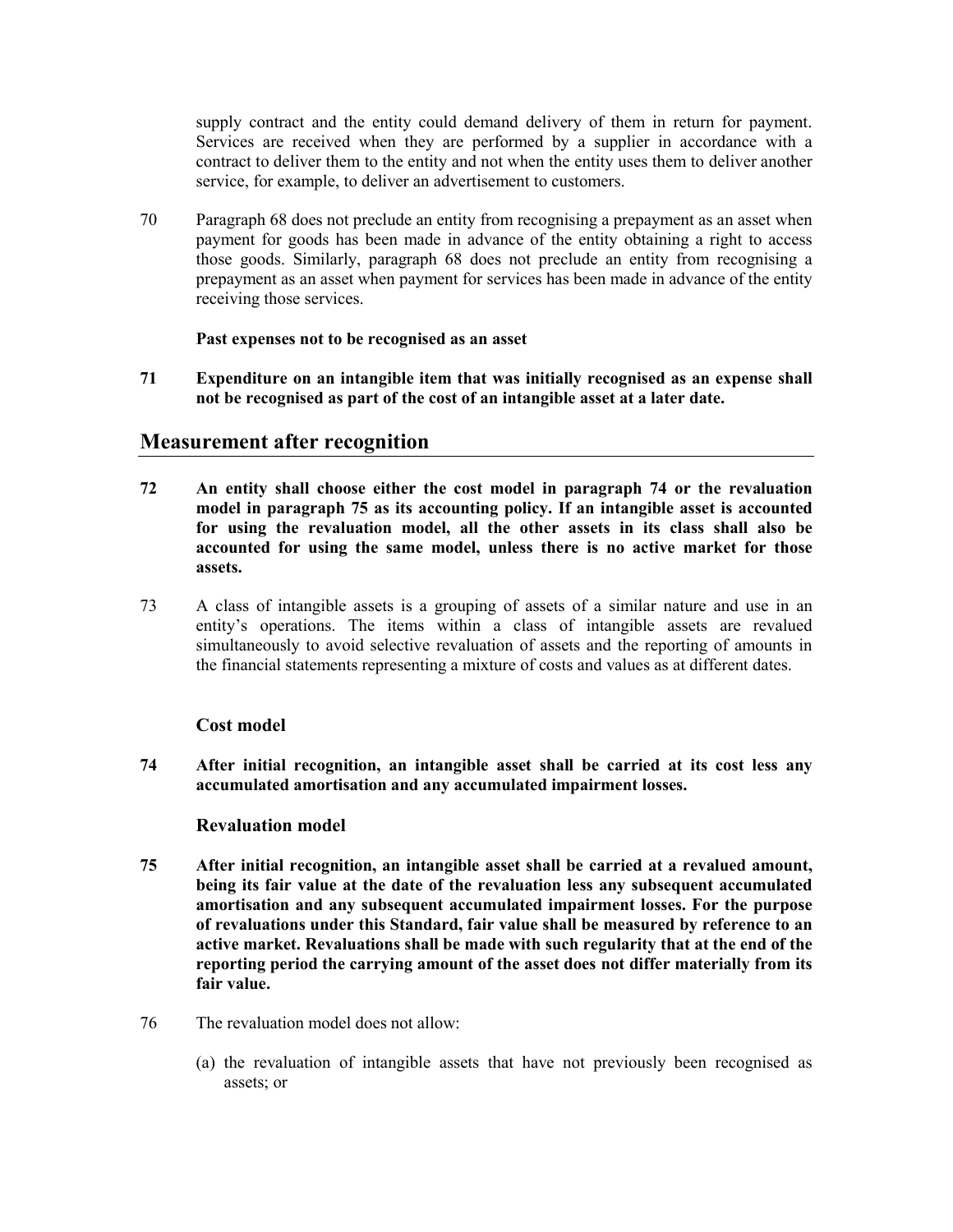- (b) the initial recognition of intangible assets at amounts other than cost.
- 77 <sup>4</sup>The revaluation model is applied after an asset has been initially recognised at cost. However, if only part of the cost of an intangible asset is recognised as an asset because the asset did not meet the criteria for recognition until part of the way through the process (see paragraph 65), the revaluation model may be applied to the whole of that asset. Also, the revaluation model may be applied to an intangible asset that was received by way of a Government grant and recognised at a nominal amount (see paragraph 44).
- 78 It is uncommon for an active market to exist for an intangible asset, although this may happen. For example, in some jurisdictions, an active market may exist for freely transferable taxi licences, fishing licences or production quotas. However, an active market cannot exist for brands, newspaper mastheads, music and film publishing rights, patents or trademarks, because each such asset is unique. Also, although intangible assets are bought and sold, contracts are negotiated between individual buyers and sellers, and transactions are relatively infrequent. For these reasons, the price paid for one asset may not provide sufficient evidence of the fair value of another. Moreover, prices are often not available to the public.
- 79 The frequency of revaluations depends on the volatility of the fair values of the intangible assets being revalued. If the fair value of a revalued asset differs materially from its carrying amount, a further revaluation is necessary. Some intangible assets may experience significant and volatile movements in fair value, thus necessitating annual revaluation. Such frequent revaluations are unnecessary for intangible assets with only insignificant movements in fair value.
- 80 When an intangible asset is revalued, the carrying amount of that asset is adjusted to the revalued amount. At the date of the revaluation, the asset is treated in one of the following ways:
	- (a) the gross carrying amount is adjusted in a manner that is consistent with the revaluation of the carrying amount of the asset. For example, the gross carrying amount may be restated by reference to observable market data or it may be restated proportionately to the change in the carrying amount. The accumulated amortisation at the date of the revaluation is adjusted to equal the difference between the gross carrying amount and the carrying amount of the asset after taking into account accumulated impairment losses; or
	- (b) the accumulated amortisation is eliminated against the gross carrying amount of the asset.

 $4$  Substituted vide Notification No. G.S.R. 903(E) dated  $20<sup>th</sup>$  September, 2018. Prior to substitution, the paragraph read as under:

<sup>77</sup> The revaluation model is applied after an asset has been initially recognised at cost. However, if only part of the cost of an intangible asset is recognised as an asset because the asset did not meet the criteria for recognition until part of the way through the process (see paragraph 65), the revaluation model may be applied to the whole of that asset.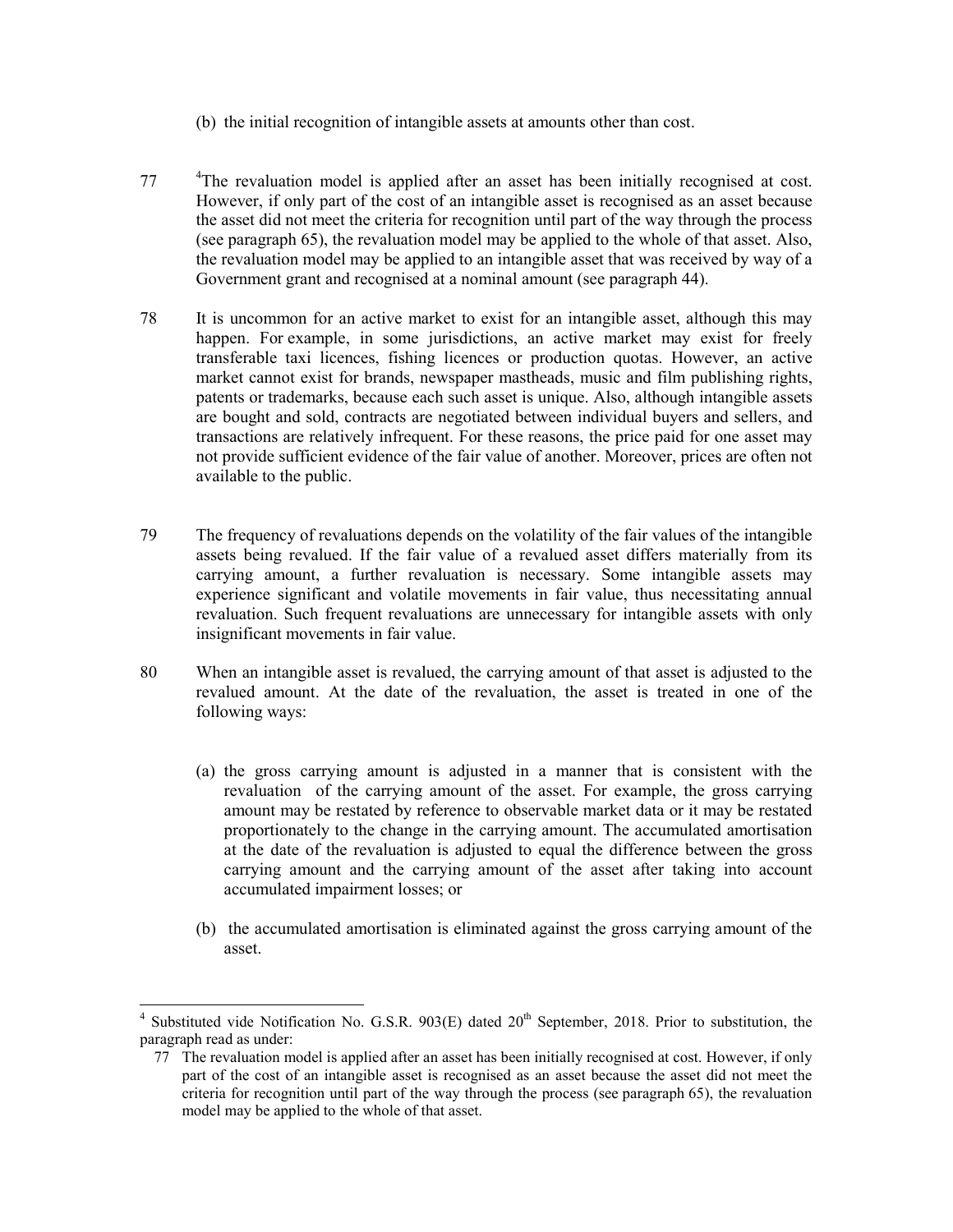The amount of the adjustment of accumulated amortisation forms part of the increase or decrease in the carrying amount that is accounted for in accordance with paragraphs 85 and 86.

- 81 If an intangible asset in a class of revalued intangible assets cannot be revalued because there is no active market for this asset, the asset shall be carried at its cost less any accumulated amortisation and impairment losses.
- 82 If the fair value of a revalued intangible asset can no longer be measured by reference to an active market, the carrying amount of the asset shall be its revalued amount at the date of the last revaluation by reference to the active market less any subsequent accumulated amortisation and any subsequent accumulated impairment losses.
- 83 The fact that an active market no longer exists for a revalued intangible asset may indicate that the asset may be impaired and that it needs to be tested in accordance with Ind AS 36.
- 84 If the fair value of the asset can be measured by reference to an active market at a subsequent measurement date, the revaluation model is applied from that date.
- 85 If an intangible asset's carrying amount is increased as a result of a revaluation, the increase shall be recognised in other comprehensive income and accumulated in equity under the heading of revaluation surplus. However, the increase shall be recognised in profit or loss to the extent that it reverses a revaluation decrease of the same asset previously recognised in profit or loss.
- 86 If an intangible asset's carrying amount is decreased as a result of a revaluation, the decrease shall be recognised in profit or loss. However, the decrease shall be recognised in other comprehensive income to the extent of any credit balance in the revaluation surplus in respect of that asset. The decrease recognised in other comprehensive income reduces the amount accumulated in equity under the heading of revaluation surplus.
- 87 The cumulative revaluation surplus included in equity may be transferred directly to retained earnings when the surplus is realised. The whole surplus may be realised on the retirement or disposal of the asset. However, some of the surplus may be realised as the asset is used by the entity; in such a case, the amount of the surplus realised is the difference between amortisation based on the revalued carrying amount of the asset and amortisation that would have been recognised based on the asset's historical cost. The transfer from revaluation surplus to retained earnings is not made through profit or loss.

## Useful life

88 An entity shall assess whether the useful life of an intangible asset is finite or indefinite and, if finite, the length of, or number of production or similar units constituting, that useful life. An intangible asset shall be regarded by the entity as having an indefinite useful life when, based on an analysis of all of the relevant factors, there is no foreseeable limit to the period over which the asset is expected to generate net cash inflows for the entity.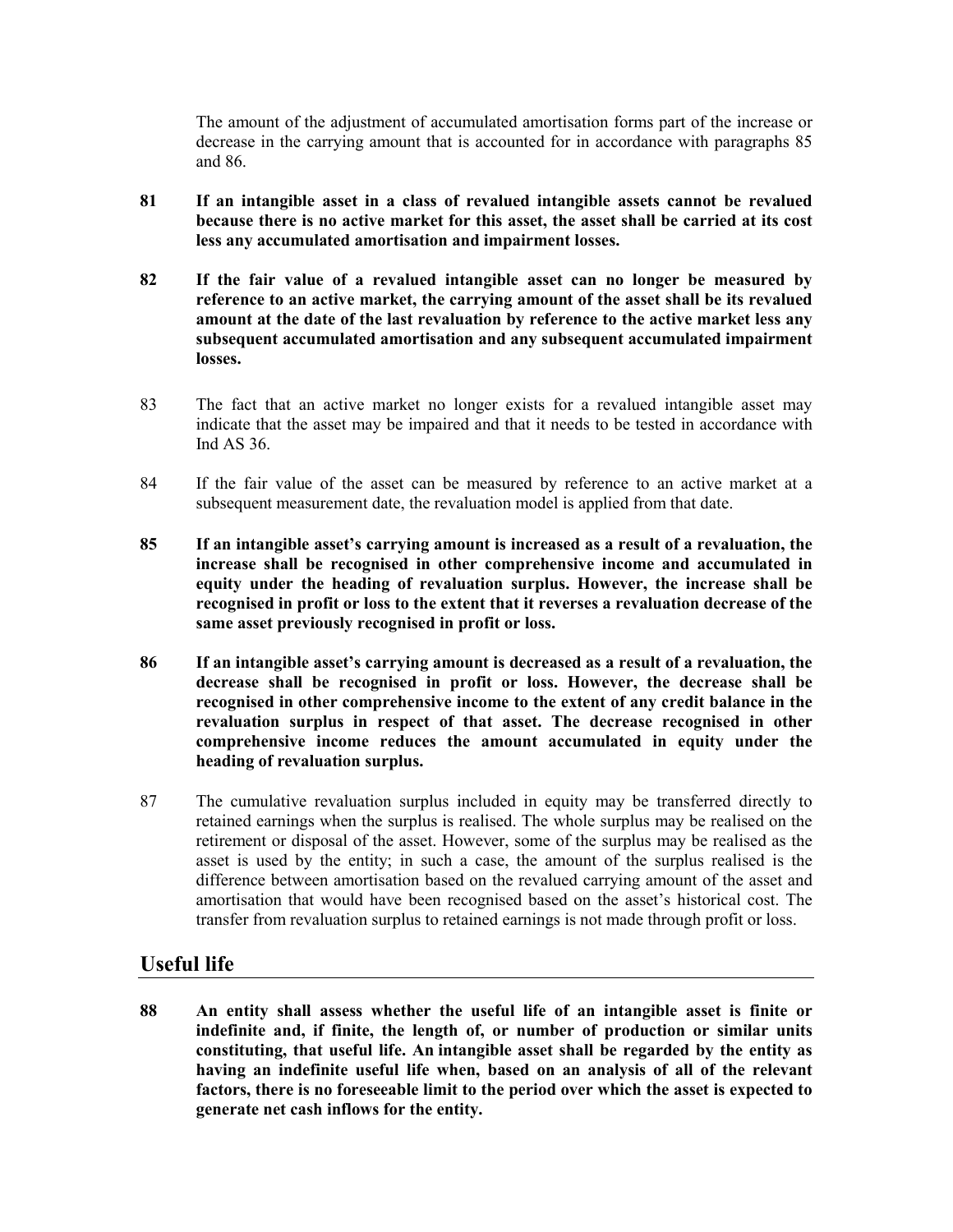- 89 The accounting for an intangible asset is based on its useful life. An intangible asset with a finite useful life is amortised (see paragraphs 97–106), and an intangible asset with an indefinite useful life is not (see paragraphs 107–110).
- 90 Many factors are considered in determining the useful life of an intangible asset, including:
	- (a) the expected usage of the asset by the entity and whether the asset could be managed efficiently by another management team;
	- (b) typical product life cycles for the asset and public information on estimates of useful lives of similar assets that are used in a similar way;
	- (c) technical, technological, commercial or other types of obsolescence;
	- (d) the stability of the industry in which the asset operates and changes in the market demand for the products or services output from the asset;
	- (e) expected actions by competitors or potential competitors;
	- (f) the level of maintenance expenditure required to obtain the expected future economic benefits from the asset and the entity's ability and intention to reach such a level;
	- (g) the period of control over the asset and legal or similar limits on the use of the asset, such as the expiry dates of related leases; and
	- (h) whether the useful life of the asset is dependent on the useful life of other assets of the entity.
- 91 The term 'indefinite' does not mean 'infinite'. The useful life of an intangible asset reflects only that level of future maintenance expenditure required to maintain the asset at its standard of performance assessed at the time of estimating the asset's useful life, and the entity's ability and intention to reach such a level. A conclusion that the useful life of an intangible asset is indefinite should not depend on planned future expenditure in excess of that required to maintain the asset at that standard of performance.
- 92 Given the history of rapid changes in technology, computer software and many other intangible assets are susceptible to technological obsolescence. Therefore, it will often be the case that their useful life is short. Expected future reductions in the selling price of an item that was produced using an intangible asset could indicate the expectation of technological or commercial obsolescence of the asset, which, in turn, might reflect a reduction of the future economic benefits embodied in the asset.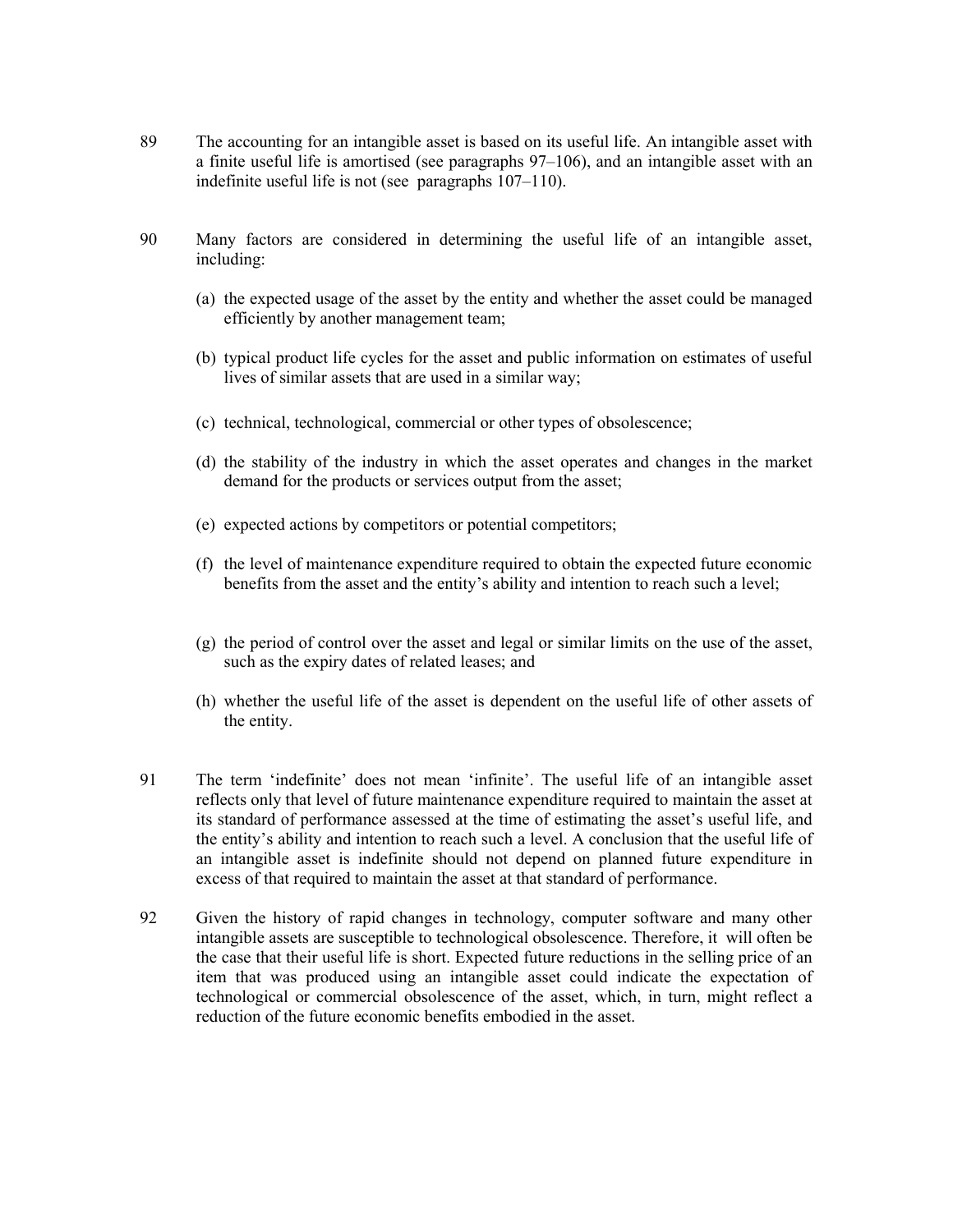- 93 The useful life of an intangible asset may be very long or even indefinite. Uncertainty justifies estimating the useful life of an intangible asset on a prudent basis, but it does not justify choosing a life that is unrealistically short.
- 94 The useful life of an intangible asset that arises from contractual or other legal rights shall not exceed the period of the contractual or other legal rights, but may be shorter depending on the period over which the entity expects to use the asset. If the contractual or other legal rights are conveyed for a limited term that can be renewed, the useful life of the intangible asset shall include the renewal period(s) only if there is evidence to support renewal by the entity without significant cost. The useful life of a reacquired right recognised as an intangible asset in a business combination is the remaining contractual period of the contract in which the right was granted and shall not include renewal periods.
- 95 There may be both economic and legal factors influencing the useful life of an intangible asset. Economic factors determine the period over which future economic benefits will be received by the entity. Legal factors may restrict the period over which the entity controls access to these benefits. The useful life is the shorter of the periods determined by these factors.
- 96 Existence of the following factors, among others, indicates that an entity would be able to renew the contractual or other legal rights without significant cost:
	- (a) there is evidence, possibly based on experience, that the contractual or other legal rights will be renewed. If renewal is contingent upon the consent of a third party, this includes evidence that the third party will give its consent;
	- (b) there is evidence that any conditions necessary to obtain renewal will be satisfied; and
	- (c) the cost to the entity of renewal is not significant when compared with the future economic benefits expected to flow to the entity from renewal.

If the cost of renewal is significant when compared with the future economic benefits expected to flow to the entity from renewal, the 'renewal' cost represents, in substance, the cost to acquire a new intangible asset at the renewal date.

## Intangible assets with finite useful lives

#### Amortisation period and amortisation method

97 The depreciable amount of an intangible asset with a finite useful life shall be allocated on a systematic basis over its useful life. Amortisation shall begin when the asset is available for use, ie when it is in the location and condition necessary for it to be capable of operating in the manner intended by management. Amortisation shall cease at the earlier of the date that the asset is classified as held for sale (or included in a disposal group that is classified as held for sale) in accordance with Ind AS 105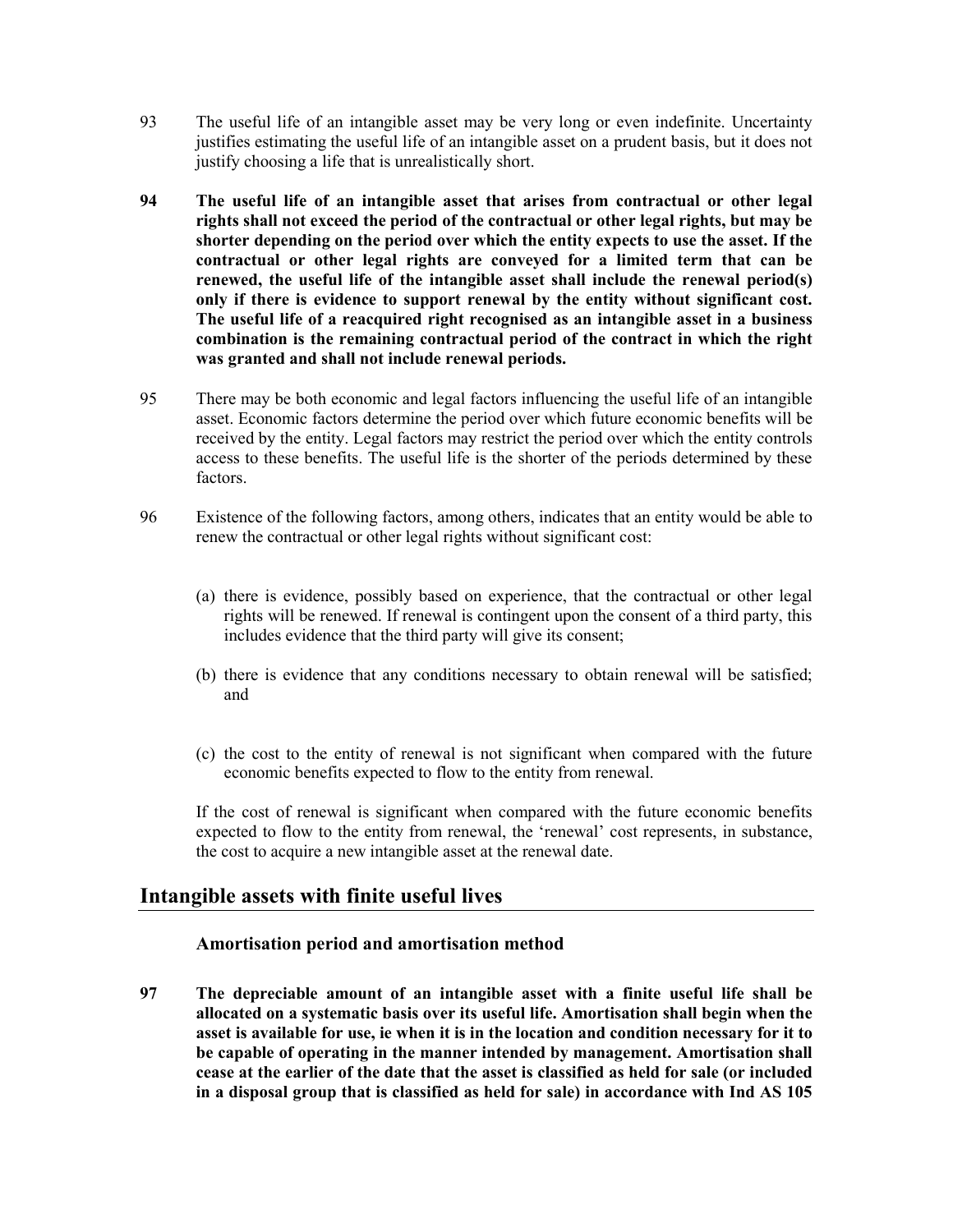and the date that the asset is derecognised. The amortisation method used shall reflect the pattern in which the asset's future economic benefits are expected to be consumed by the entity. If that pattern cannot be determined reliably, the straightline method shall be used. The amortisation charge for each period shall be recognised in profit or loss unless this or another Standard permits or requires it to be included in the carrying amount of another asset.

- 98 A variety of amortisation methods can be used to allocate the depreciable amount of an asset on a systematic basis over its useful life. These methods include the straight-line method, the diminishing balance method and the units of production method. The method used is selected on the basis of the expected pattern of consumption of the expected future economic benefits embodied in the asset and is applied consistently from period to period, unless there is a change in the expected pattern of consumption of those future economic benefits.
- 98A There is a rebuttable presumption that an amortisation method that is based on the revenue generated by an activity that includes the use of an intangible asset is inappropriate. The revenue generated by an activity that includes the use of an intangible asset typically reflects factors that are not directly linked to the consumption of the economic benefits embodied in the intangible asset. For example, revenue is affected by other inputs and processes, selling activities and changes in sales volumes and prices. The price component of revenue may be affected by inflation, which has no bearing upon the way in which an asset is consumed. This presumption can be overcome only in the limited circumstances:
	- (a) in which the intangible asset is expressed as a measure of revenue, as described in paragraph 98C; or
	- (b) when it can be demonstrated that revenue and the consumption of the economic benefits of the intangible asset are highly correlated.
- 98B In choosing an appropriate amortisation method in accordance with paragraph 98, an entity could determine the predominant limiting factor that is inherent in the intangible asset. For example, the contract that sets out the entity's rights over its use of an intangible asset might specify the entity's use of the intangible asset as a predetermined number of years (i.e. time), as a number of units produced or as a fixed total amount of revenue to be generated. Identification of such a predominant limiting factor could serve as the starting point for the identification of the appropriate basis of amortisation, but another basis may be applied if it more closely reflects the expected pattern of consumption of economic benefits.
- 98C In the circumstance in which the predominant limiting factor that is inherent in an intangible asset is the achievement of a revenue threshold, the revenue to be generated can be an appropriate basis for amortisation. For example, an entity could acquire a concession to explore and extract gold from a gold mine. The expiry of the contract might be based on a fixed amount of total revenue to be generated from the extraction (for example, a contract may allow the extraction of gold from the mine until total cumulative revenue from the sale of gold reaches Rs.2 billion) and not be based on time or on the amount of gold extracted. In another example, the right to operate a toll road could be based on a fixed total amount of revenue to be generated from cumulative tolls charged (for example, a contract could allow operation of the toll road until the cumulative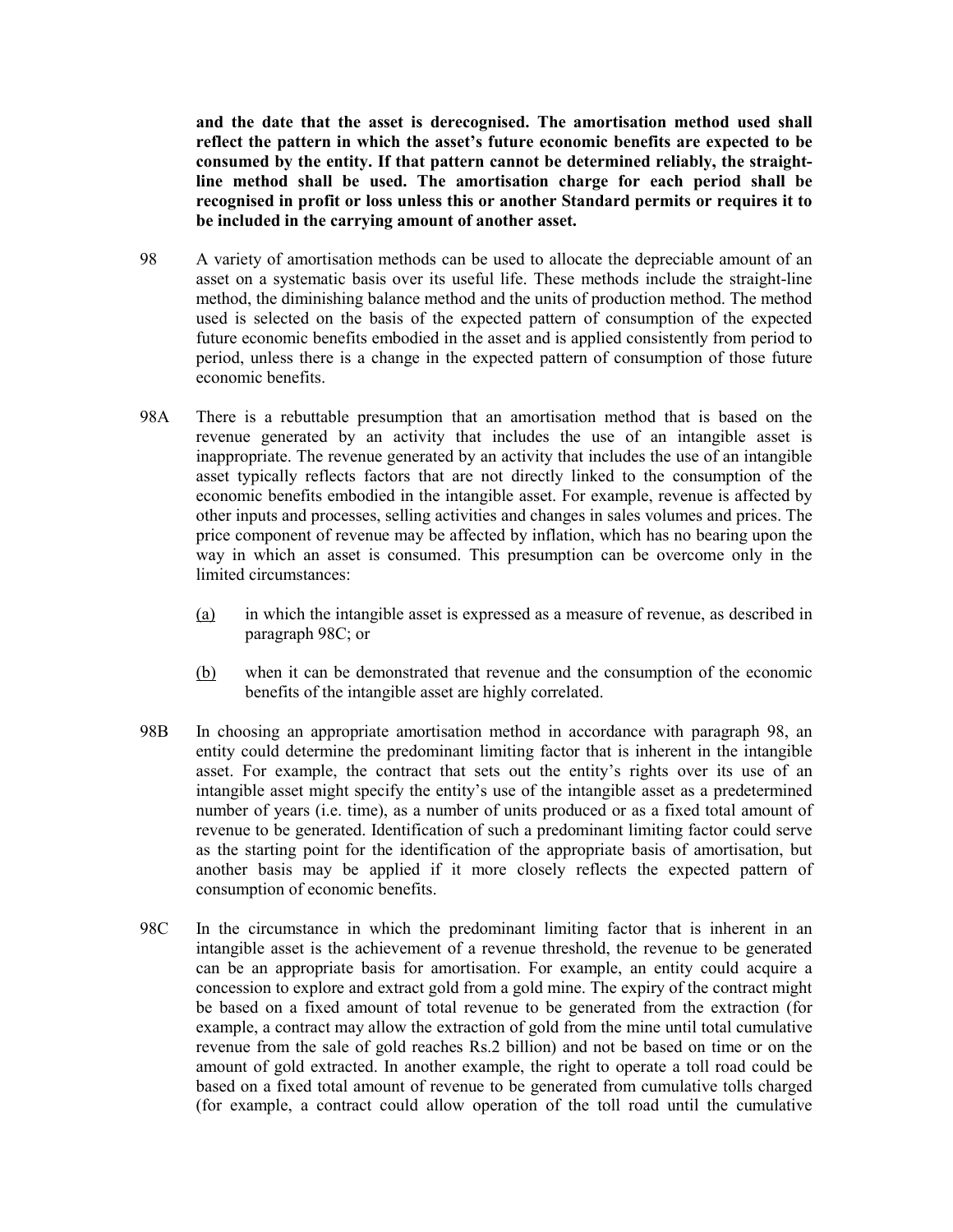amount of tolls generated from operating the road reaches Rs.100 million). In the case in which revenue has been established as the predominant limiting factor in the contract for the use of the intangible asset, the revenue that is to be generated might be an appropriate basis for amortising the intangible asset, provided that the contract specifies a fixed total amount of revenue to be generated on which amortisation is to be determined.

99 Amortisation is usually recognised in profit or loss. However, sometimes the future economic benefits embodied in an asset are absorbed in producing other assets. In this case, the amortisation charge constitutes part of the cost of the other asset and is included in its carrying amount. For example, the amortisation of intangible assets used in a production process is included in the carrying amount of inventories (see Ind AS 2, *Inventories*).

## Residual value

- 100 The residual value of an intangible asset with a finite useful life shall be assumed to be zero unless:
	- (a) there is a commitment by a third party to purchase the asset at the end of its useful life; or
	- (b) there is an active market (as defined in Ind AS 113) for the asset and:
		- (i) residual value can be determined by reference to that market; and
		- (ii) it is probable that such a market will exist at the end of the asset's useful life.
- 101 The depreciable amount of an asset with a finite useful life is determined after deducting its residual value. A residual value other than zero implies that an entity expects to dispose of the intangible asset before the end of its economic life.
- 102 An estimate of an asset's residual value is based on the amount recoverable from disposal using prices prevailing at the date of the estimate for the sale of a similar asset that has reached the end of its useful life and has operated under conditions similar to those in which the asset will be used. The residual value is reviewed at least at each financial year-end. A change in the asset's residual value is accounted for as a change in an accounting estimate in accordance with Ind AS 8, Accounting *Policies, Changes in Accounting Estimates and Errors*.
- 103 The residual value of an intangible asset may increase to an amount equal to or greater than the asset's carrying amount. If it does, the asset's amortisation charge is zero unless and until its residual value subsequently decreases to an amount below the asset's carrying amount.

## Review of amortisation period and amortisation method

104 The amortisation period and the amortisation method for an intangible asset with a finite useful life shall be reviewed at least at each financial year-end. If the expected useful life of the asset is different from previous estimates, the amortisation period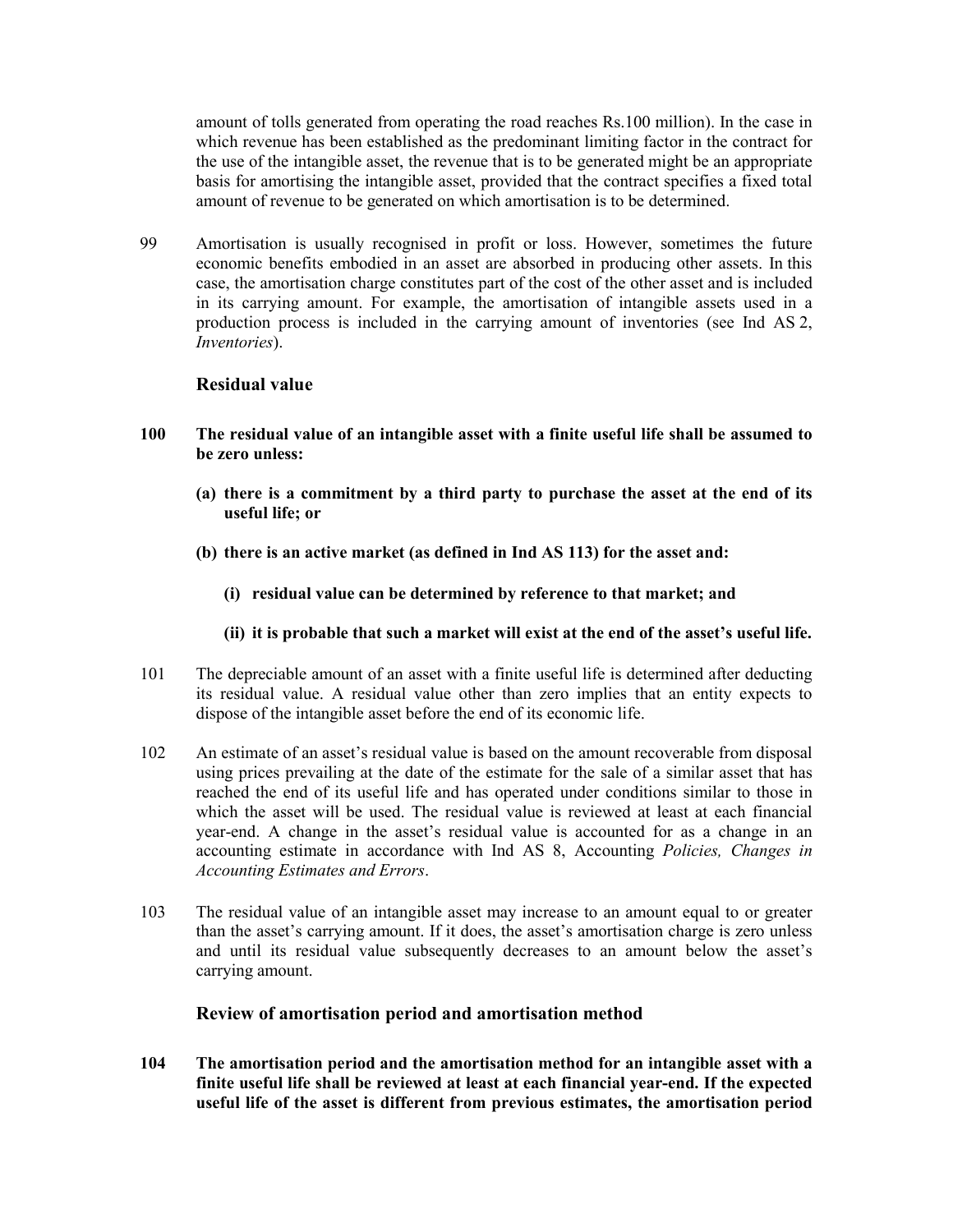shall be changed accordingly. If there has been a change in the expected pattern of consumption of the future economic benefits embodied in the asset, the amortisation method shall be changed to reflect the changed pattern. Such changes shall be accounted for as changes in accounting estimates in accordance with Ind AS 8.

- 105 During the life of an intangible asset, it may become apparent that the estimate of its useful life is inappropriate. For example, the recognition of an impairment loss may indicate that the amortisation period needs to be changed.
- 106 Over time, the pattern of future economic benefits expected to flow to an entity from an intangible asset may change. For example, it may become apparent that a diminishing balance method of amortisation is appropriate rather than a straight-line method. Another example is if use of the rights represented by a licence is deferred pending action on other components of the business plan. In this case, economic benefits that flow from the asset may not be received until later periods.

## Intangible assets with indefinite useful lives

- 107 An intangible asset with an indefinite useful life shall not be amortised.
- 108 In accordance with Ind AS 36, an entity is required to test an intangible asset with an indefinite useful life for impairment by comparing its recoverable amount with its carrying amount
	- (a) annually, and
	- (b) whenever there is an indication that the intangible asset may be impaired.

#### Review of useful life assessment

- 109 The useful life of an intangible asset that is not being amortised shall be reviewed each period to determine whether events and circumstances continue to support an indefinite useful life assessment for that asset. If they do not, the change in the useful life assessment from indefinite to finite shall be accounted for as a change in an accounting estimate in accordance with Ind AS 8.
- 110 In accordance with Ind AS 36, reassessing the useful life of an intangible asset as finite rather than indefinite is an indicator that the asset may be impaired. As a result, the entity tests the asset for impairment by comparing its recoverable amount, determined in accordance with Ind AS 36, with its carrying amount, and recognising any excess of the carrying amount over the recoverable amount as an impairment loss.

## Recoverability of the carrying amount—impairment losses

111 To determine whether an intangible asset is impaired, an entity applies Ind AS 36. That Standard explains when and how an entity reviews the carrying amount of its assets, how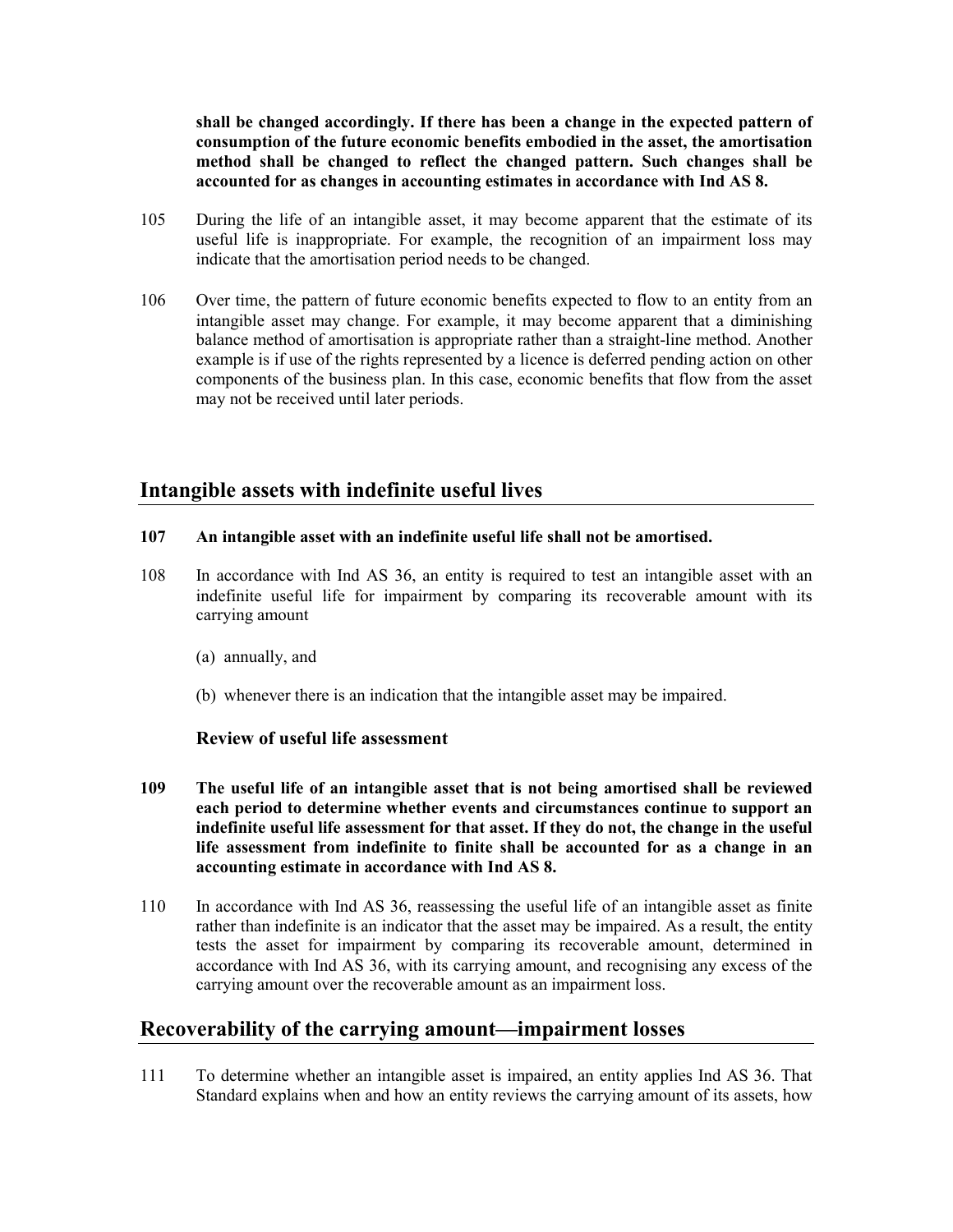it determines the recoverable amount of an asset and when it recognises or reverses an impairment loss.

## Retirements and disposals

- 112 An intangible asset shall be derecognised:
	- (a) on disposal; or
	- (b) when no future economic benefits are expected from its use or disposal.
- 113 The gain or loss arising from the derecognition of an intangible asset shall be determined as the difference between the net disposal proceeds, if any, and the carrying amount of the asset. It shall be recognised in profit or loss when the asset is derecognised (unless Ind AS 17 requires otherwise on a sale and leaseback). Gains shall not be classified as revenue.
- 114 <sup>5</sup>The disposal of an intangible asset may occur in a variety of ways (eg by sale, by entering into a finance lease, or by donation). The date of disposal of an intangible asset is the date that the recipient obtains control of that asset in accordance with the requirements for determining when a performance obligation is satisfied in Ind AS 115, *Revenue from Contracts with Customers*. Ind AS 17 applies to disposal by a sale and leaseback.
- 115 If in accordance with the recognition principle in paragraph 21 an entity recognises in the carrying amount of an asset the cost of a replacement for part of an intangible asset, then it derecognises the carrying amount of the replaced part. If it is not practicable for an entity to determine the carrying amount of the replaced part, it may use the cost of the replacement as an indication of what the cost of the replaced part was at the time it was acquired or internally generated.
- 115A In the case of a reacquired right in a business combination, if the right is subsequently reissued (sold) to a third party, the related carrying amount, if any, shall be used in determining the gain or loss on reissue.

<sup>&</sup>lt;sup>5</sup> Substituted vide Notification No. G.S.R. 365(E) dated  $30<sup>th</sup>$  March, 2016 and, thereafter, substituted vide Notification No. G.S.R. 310(E) dated 28<sup>th</sup> March, 2018. Prior to substitution in 2016, the paragraph read as under:<br>114 Th

The disposal of an intangible asset may occur in a variety of ways (eg by sale, by entering into a finance lease, or by donation). The date of disposal of an intangible asset is the date that the recipient obtains control of that asset in accordance with the requirements for determining when a performance obligation is satisfied in Ind AS 115, *Revenue from Contracts with Customers*. Ind AS 17 applies to disposal by a sale and leaseback.

Prior to substitution in 2018, the paragraph read as under:

<sup>114</sup> The disposal of an intangible asset may occur in a variety of ways (eg by sale, by entering into a finance lease, or by donation). In determining the date of disposal of such an asset, an entity applies the criteria in Ind AS 18, *Revenue,* for recognising revenue from the sale of goods. Ind AS 17 applies to disposal by a sale and leaseback.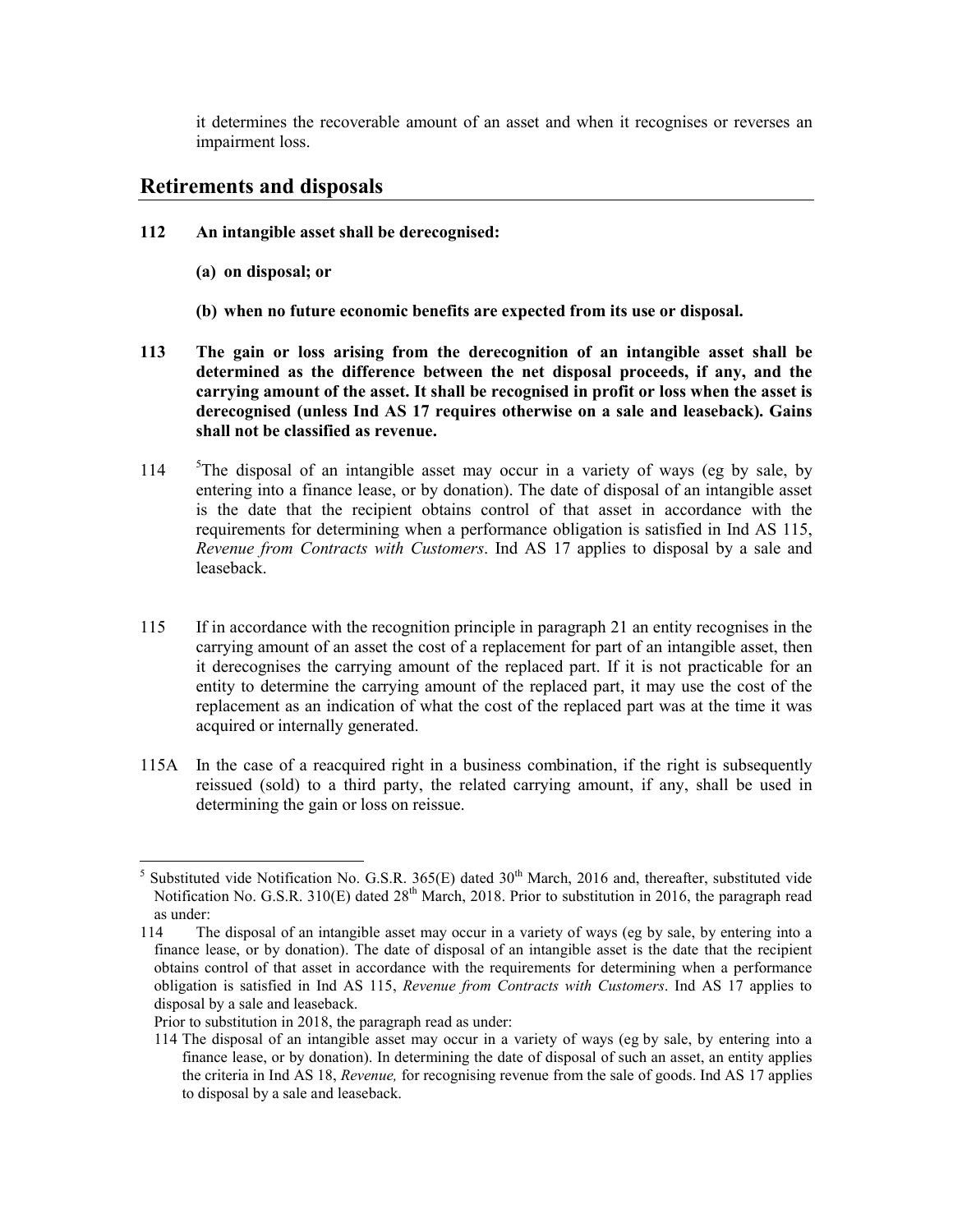- 116 <sup>6</sup>The amount of consideration to be included in the gain or loss arising from the derecognition of an intangible asset is determined in accordance with the requirements for determining the transaction price in paragraphs 47-72 of Ind AS 115. Subsequent changes to the estimated amount of the consideration included in the gain or loss shall be accounted for in accordance with the requirements for changes in the transaction price in Ind AS 115.
- 117 Amortisation of an intangible asset with a finite useful life does not cease when the intangible asset is no longer used, unless the asset has been fully depreciated or is classified as held for sale (or included in a disposal group that is classified as held for sale) in accordance with Ind AS 105.

## **Disclosure**

#### General

- 118 An entity shall disclose the following for each class of intangible assets, distinguishing between internally generated intangible assets and other intangible assets:
	- (a) whether the useful lives are indefinite or finite and, if finite, the useful lives or the amortisation rates used;
	- (b) the amortisation methods used for intangible assets with finite useful lives;
	- (c) the gross carrying amount and any accumulated amortisation (aggregated with accumulated impairment losses) at the beginning and end of the period;
	- (d) the line item(s) of the statement of profit and loss in which any amortisation of intangible assets is included;
	- (e) a reconciliation of the carrying amount at the beginning and end of the period showing:

 $6$  Substituted vide Notification No. G.S.R. 365(E) dated  $30<sup>th</sup>$  March, 2016 and, thereafter, substituted vide Notification No. G.S.R. 310(E) dated 28<sup>th</sup> March, 2018. Prior to substitution in 2016, the paragraph read as under:

<sup>116</sup> The amount of consideration to be included in the gain or loss arising from the derecognition of an intangible asset is determined in accordance with the requirements for determining the transaction price in paragraphs 47–72 of Ind AS 115. Subsequent changes to the estimated amount of the consideration included in the gain or loss shall be accounted for in accordance with the requirements for changes in the transaction price in Ind AS 115.

Prior to substitution in 2018, the paragraph read as under:

<sup>116</sup> The consideration receivable on disposal of an intangible asset is recognised initially at its fair value. If payment for the intangible asset is deferred, the consideration received is recognised initially at the cash price equivalent. The difference between the nominal amount of the consideration and the cash price equivalent is recognised as interest revenue in accordance with Ind AS 18 reflecting the effective yield on the receivable.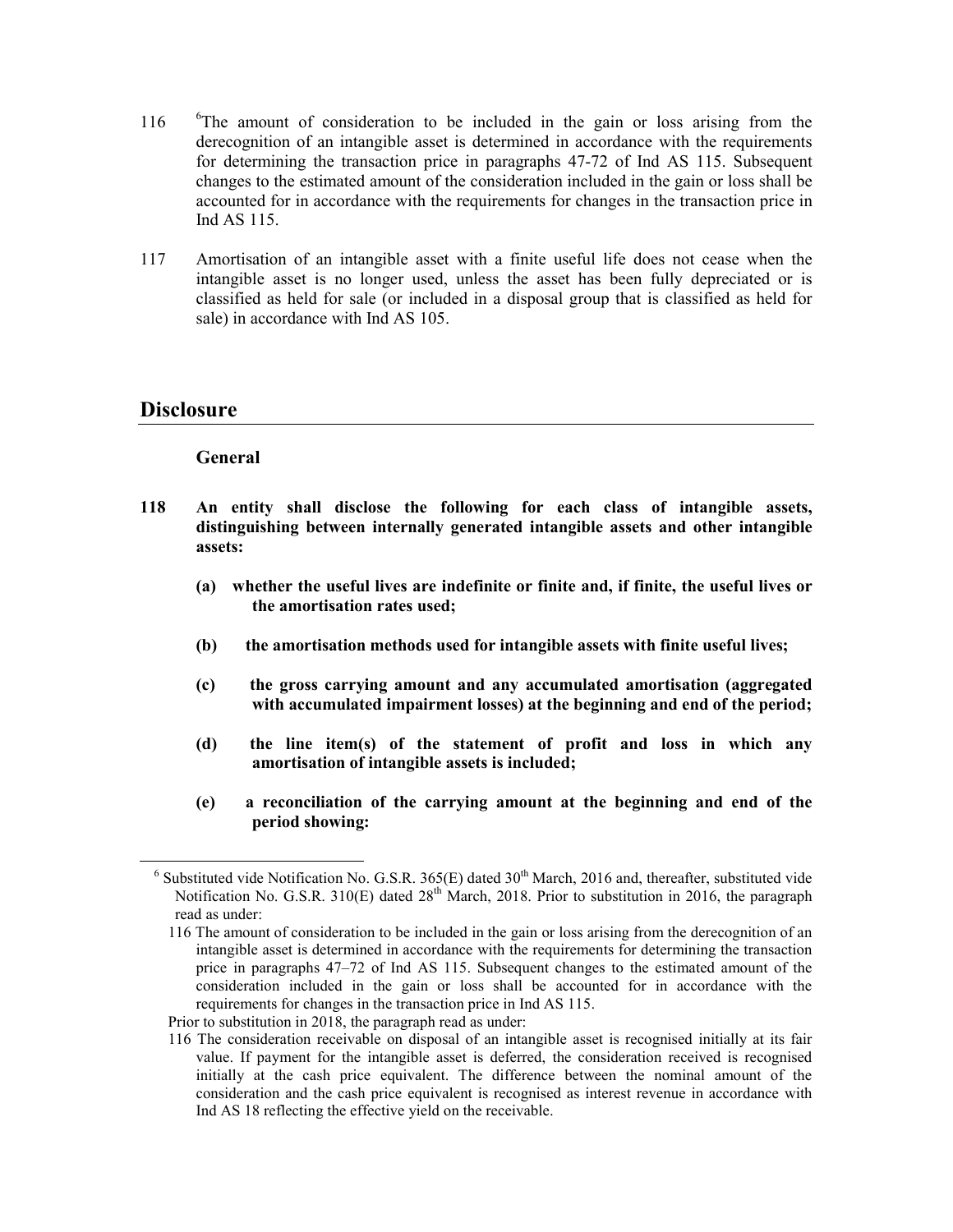- (i) additions, indicating separately those from internal development, those acquired separately, and those acquired through business combinations;
- (ii) assets classified as held for sale or included in a disposal group classified as held for sale in accordance with Ind AS 105 and other disposals;
- (iii) increases or decreases during the period resulting from revaluations under paragraphs 75, 85 and 86 and from impairment losses recognised or reversed in other comprehensive income in accordance with Ind AS 36 (if any);
- (iv) impairment losses recognised in profit or loss during the period in accordance with Ind AS 36 (if any);
- (v) impairment losses reversed in profit or loss during the period in accordance with Ind AS 36 (if any);
- (vi) any amortisation recognised during the period;
- (vii) net exchange differences arising on the translation of the financial statements into the presentation currency, and on the translation of a foreign operation into the presentation currency of the entity; and
- (viii) other changes in the carrying amount during the period.
- 119 A class of intangible assets is a grouping of assets of a similar nature and use in an entity's operations. Examples of separate classes may include:
	- (a) brand names;
	- (b) mastheads and publishing titles;
	- (c) computer software;
	- (d) licences and franchises;
	- (e) copyrights, patents and other industrial property rights, service and operating rights;
	- (f) recipes, formulae, models, designs and prototypes; and
	- (g) intangible assets under development.

The classes mentioned above are disaggregated (aggregated) into smaller (larger) classes if this results in more relevant information for the users of the financial statements.

120 An entity discloses information on impaired intangible assets in accordance with Ind AS 36 in addition to the information required by paragraph  $118(e)(iii)$ –(v).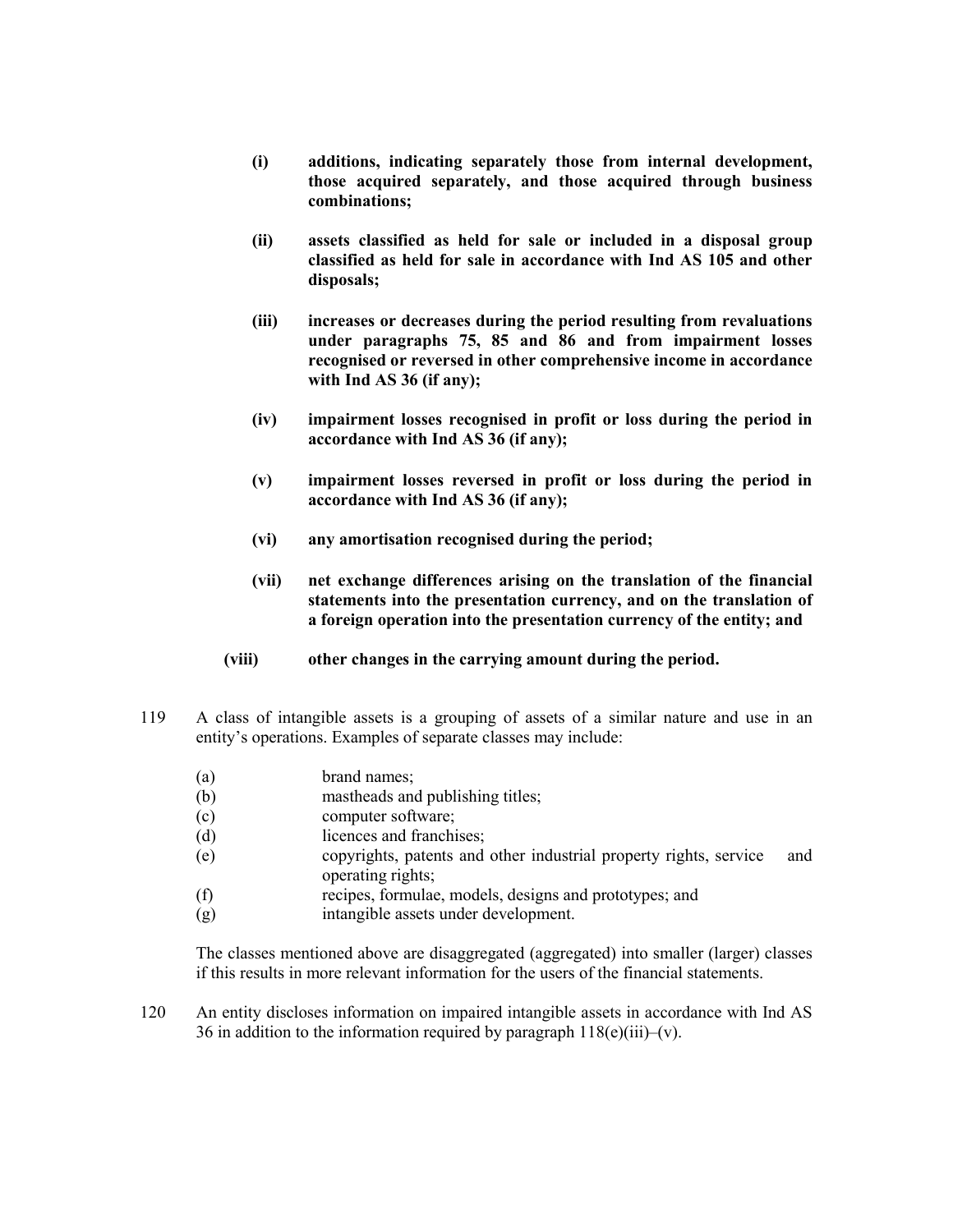- 121 Ind AS 8 requires an entity to disclose the nature and amount of a change in an accounting estimate that has a material effect in the current period or is expected to have a material effect in subsequent periods. Such disclosure may arise from changes in:
	- (a) the assessment of an intangible asset's useful life;
	- (b) the amortisation method; or
	- (c) residual values.

#### 122 An entity shall also disclose:

- (a) for an intangible asset assessed as having an indefinite useful life, the carrying amount of that asset and the reasons supporting the assessment of an indefinite useful life. In giving these reasons, the entity shall describe the factor(s) that played a significant role in determining that the asset has an indefinite useful life.
- (b) a description, the carrying amount and remaining amortisation period of any individual intangible asset that is material to the entity's financial statements.
- (c) for intangible assets acquired by way of a government grant and initially recognised at fair value (see paragraph 44):
	- (i) the fair value initially recognised for these assets;
	- (ii) their carrying amount; and
	- (iii)whether they are measured after recognition under the cost model or the revaluation model.
- (d) the existence and carrying amounts of intangible assets whose title is restricted and the carrying amounts of intangible assets pledged as security for liabilities.
- (e) the amount of contractual commitments for the acquisition of intangible assets.
- 123 When an entity describes the factor(s) that played a significant role in determining that the useful life of an intangible asset is indefinite, the entity considers the list of factors in paragraph 90.

## Intangible assets measured after recognition using the revaluation model

- 124 If intangible assets are accounted for at revalued amounts, an entity shall disclose the following:
	- a. by class of intangible assets:
		- (i) the effective date of the revaluation;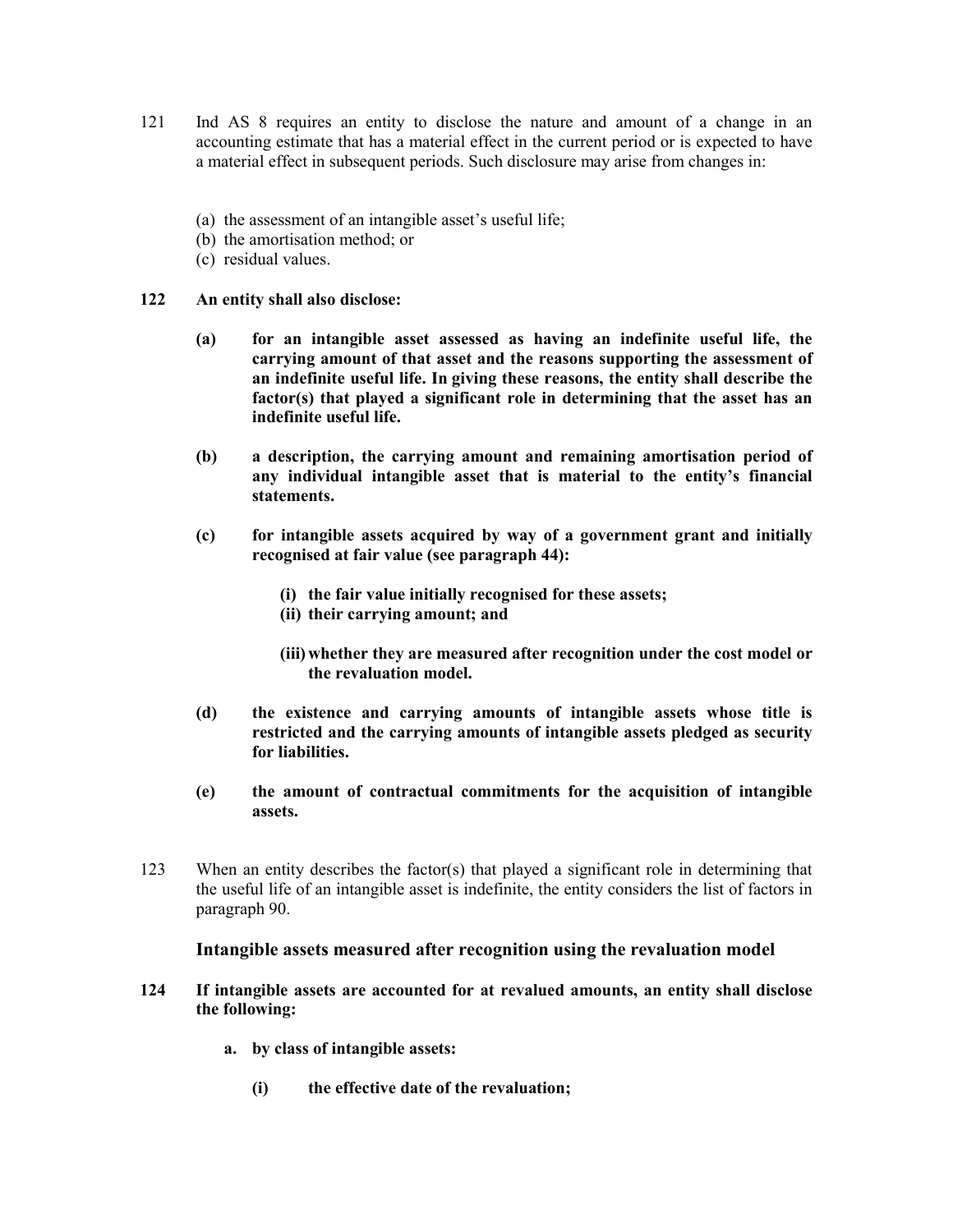- (ii) the carrying amount of revalued intangible assets; and
- (iii) the carrying amount that would have been recognised had the revalued class of intangible assets been measured after recognition using the cost model in paragraph 74;and
- b. the amount of the revaluation surplus that relates to intangible assets at the beginning and end of the period, indicating the changes during the period and any restrictions on the distribution of the balance to shareholders.
- c. [Refer Appendix 1]
- 125 It may be necessary to aggregate the classes of revalued assets into larger classes for disclosure purposes. However, classes are not aggregated if this would result in the combination of a class of intangible assets that includes amounts measured under both the cost and revaluation models.

## Research and development expenditure

#### 126 An entity shall disclose the aggregate amount of research and development expenditure recognised as an expense during the period.

127 Research and development expenditure comprises all expenditure that is directly attributable to research or development activities (see paragraphs 66 and 67 for guidance on the type of expenditure to be included for the purpose of the disclosure requirement in paragraph 126).

#### Other information

- 128 An entity is encouraged, but not required, to disclose the following information:
	- (a) a description of any fully amortised intangible asset that is still in use; and
	- (b) a brief description of significant intangible assets controlled by the entity but not recognised as assets because they did not meet the recognition criteria in this Standard or because they were acquired or generated before this standard was effective.

## 7 Transitional provisions and effective date

- 129 \*
- 130 \*
- 130A \*
- 130B \*
- 130C \*

 $\frac{7}{7}$  Heading and paragraphs129-130K inserted vide Notification No. G.S.R. 310(E) dated 28<sup>th</sup> March, 2018.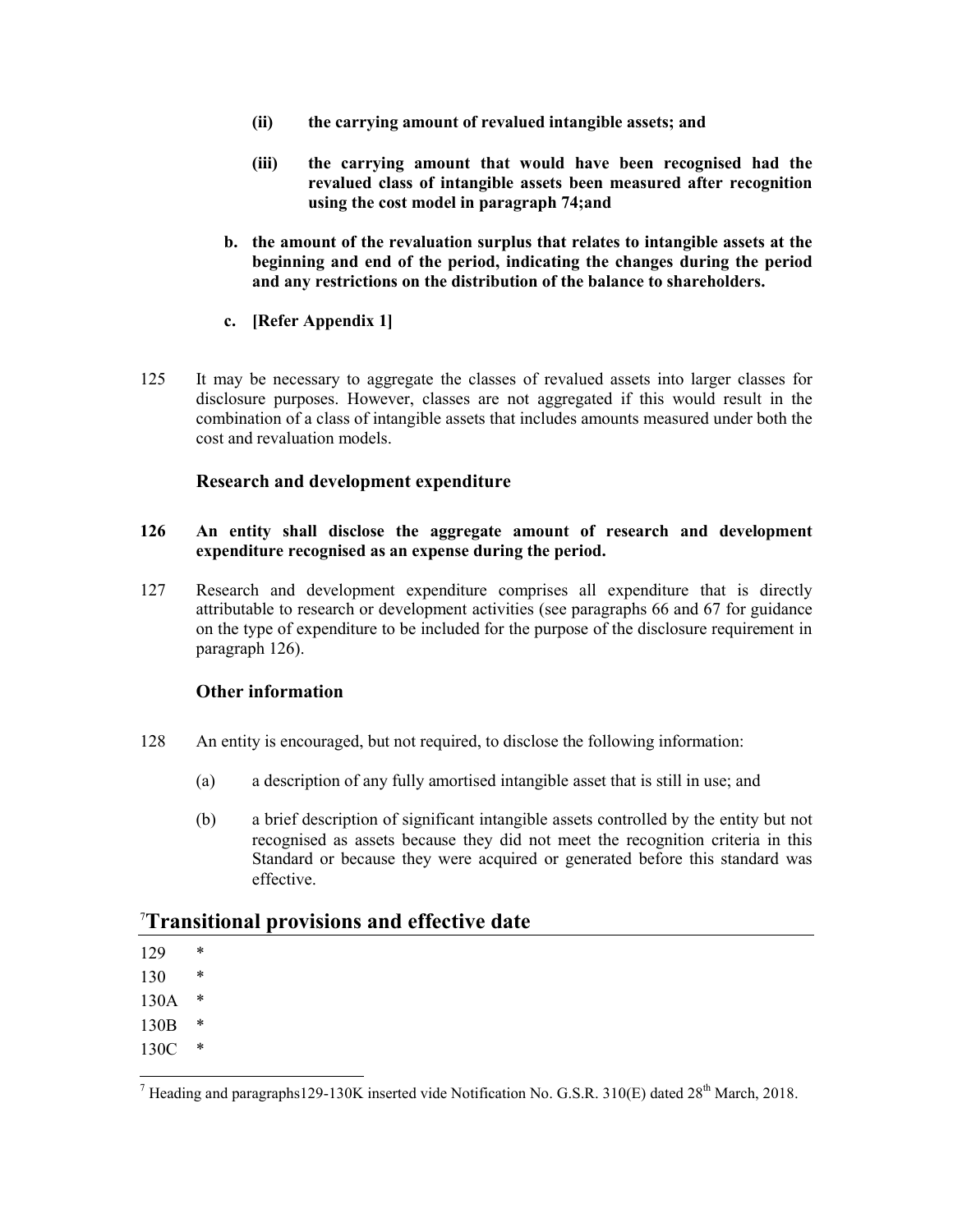130D \*

- 130E \*
- 130F \*
- 130G \*
- 130H \*
- 130I \*
- 130J \*
- 130K As a consequence of issuance of Ind AS 115, *Revenue from Contracts with Customers*, paragraphs 3,114, 116 and in Appendix A paragraph 6 are amended. An entity shall apply those amendments when it applies Ind AS 115.

 <sup>\*</sup> Refer Appendix 1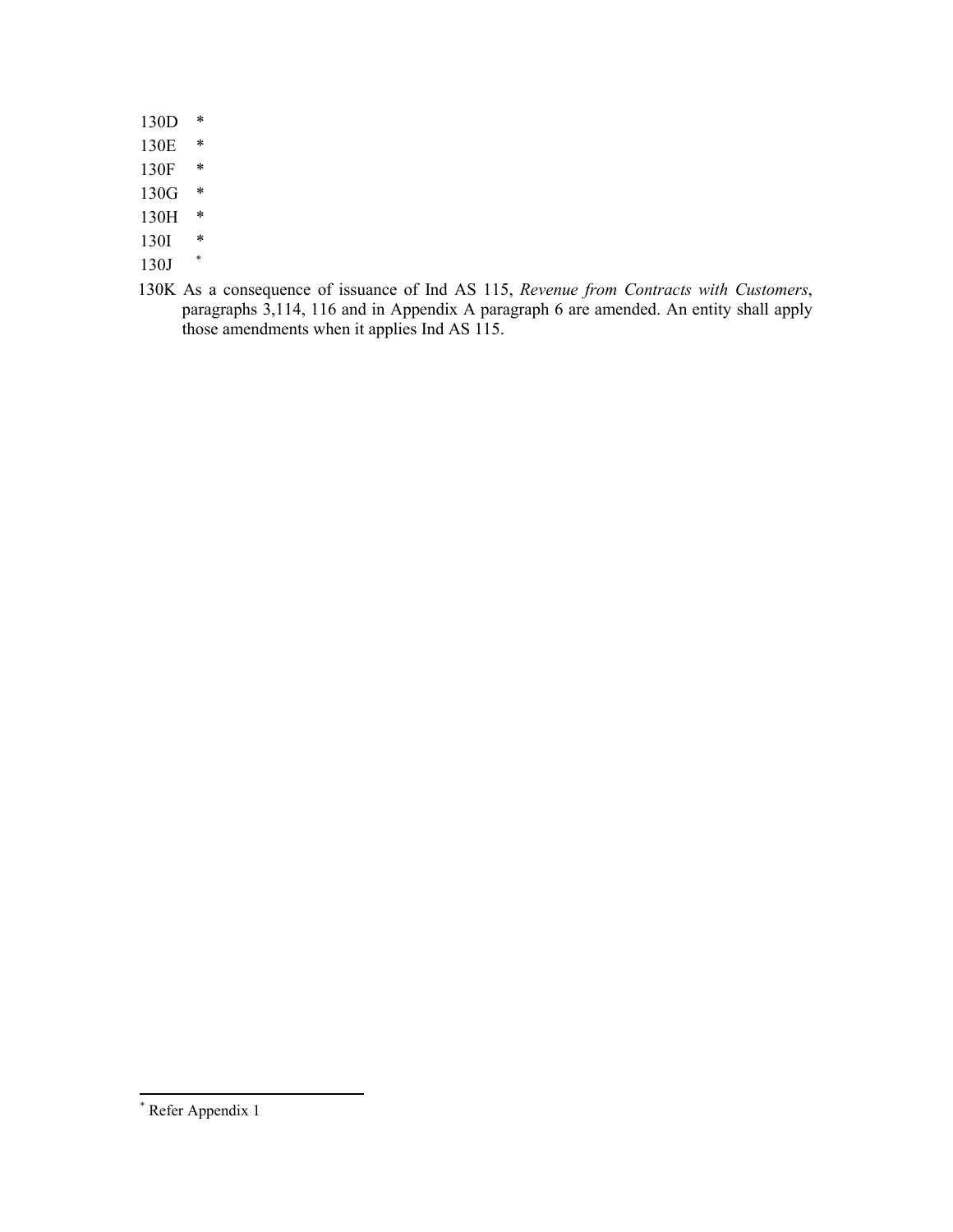# Appendix A

# Intangible Assets—Web Site Costs

*This appendix is an integral part of the Ind AS.*

## Issue

- 1 An entity may incur internal expenditure on the development and operation of its own web site for internal or external access. A web site designed for external access may be used for various purposes such as to promote and advertise an entity's own products and services, provide electronic services, and sell products and services. A web site designed for internal access may be used to store company policies and customer details, and search relevant information.
- 2 The stages of a web site's development can be described as follows:
	- (a) Planning includes undertaking feasibility studies, defining objectives and specifications, evaluating alternatives and selecting preferences.
	- (b) Application and Infrastructure Development includes obtaining a domain name, purchasing and developing hardware and operating software, installing developed applications and stress testing.
	- (c) Graphical Design Development includes designing the appearance of web pages.
	- (d) Content Development includes creating, purchasing, preparing and uploading information, either textual or graphical in nature, on the web site before the completion of the web site's development. This information may either be stored in separate databases that are integrated into (or accessed from) the web site or coded directly into the web pages.
- 3 Once development of a web site has been completed, the Operating stage begins. During this stage, an entity maintains and enhances the applications, infrastructure, graphical design and content of the web site.
- 4 When accounting for internal expenditure on the development and operation of an entity's own web site for internal or external access, the issues are:
	- (a) whether the web site is an internally generated intangible asset that is subject to the requirements of Ind AS 38; and
	- (b) the appropriate accounting treatment of such expenditure.
- 5 This Appendix does not apply to expenditure on purchasing, developing, and operating hardware (eg web servers, staging servers, production servers and Internet connections) of a web site. Such expenditure is accounted for under Ind AS 16. Additionally, when an entity incurs expenditure on an Internet service provider hosting the entity's web site, the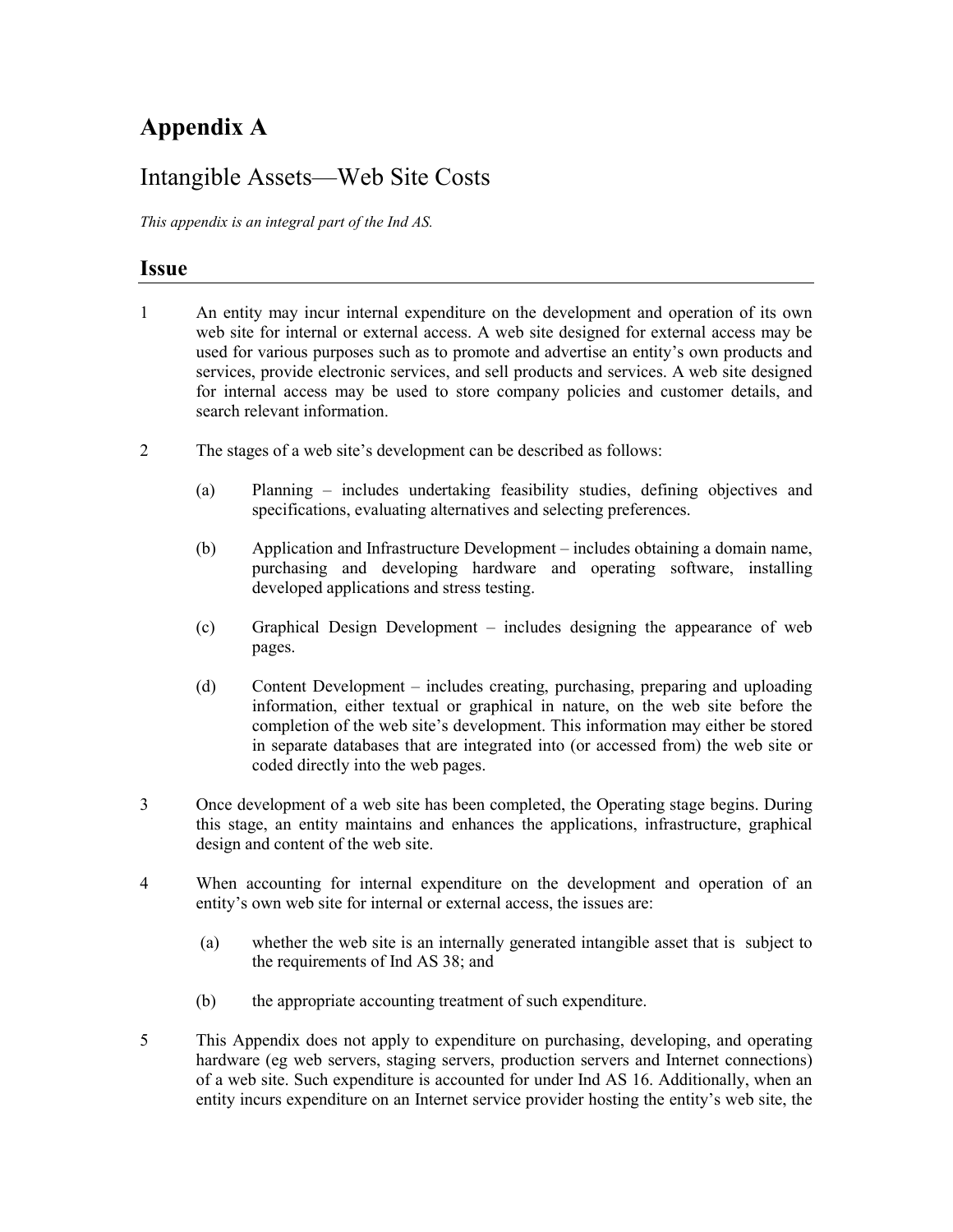expenditure is recognised as an expense under paragraph 88 of Ind AS 1 and the *Framework for the Preparation and Presentation of Financial Statements in accordance with Indian Accounting Standards* issued by The Institute of Chartered Accountants of India when the services are received.

<sup>8</sup> Ind AS 38 does not apply to intangible assets held by an entity for sale in the ordinary course of business (see Ind AS 2 and Ind AS 115) or leases that fall within the scope of Ind AS 17. Accordingly, this Appendix does not apply to expenditure on the development or operation of a web site (or web site software) for sale to another entity. When a web site is leased under an operating lease, the lessor applies this Appendix. When a web site is leased under a finance lease, the lessee applies this Appendix after initial recognition of the leased asset.

## Accounting Principles

- 7 An entity's own web site that arises from development and is for internal or external access is an internally generated intangible asset that is subject to the requirements of Ind AS 38.
- 8 A web site arising from development shall be recognised as an intangible asset if, and only if, in addition to complying with the general requirements described in paragraph 21 of Ind AS 38 for recognition and initial measurement, an entity can satisfy the requirements in paragraph 57 of Ind AS 38. In particular, an entity may be able to satisfy the requirement to demonstrate how its web site will generate probable future economic benefits in accordance with paragraph 57 (d) of Ind AS 38 when, for example, the web site is capable of generating revenues, including direct revenues from enabling orders to be placed. An entity is not able to demonstrate how a web site developed solely or primarily for promoting and advertising its own products and services will generate probable future economic benefits, and consequently all expenditure on developing such a web site shall be recognised as an expense when incurred.
- 9 Any internal expenditure on the development and operation of an entity's own web site shall be accounted for in accordance with Ind AS 38. The nature of each activity for which expenditure is incurred (eg training employees and maintaining the web site) and

Substituted vide Notification No. G.S.R. 365(E) dated 30<sup>th</sup> March, 2016 and, thereafter, substituted vide Notification No. G.S.R. 310(E) dated 28<sup>th</sup> March, 2018. Prior to substitution in 2016, the paragraph read as under:

<sup>6</sup> Ind AS 38 does not apply to intangible assets held by an entity for sale in the ordinary course of business (see Ind AS 2 and Ind AS 115) or leases that fall within the scope of Ind AS 17. Accordingly, this Appendix does not apply to expenditure on the development or operation of a web site (or web site software) for sale to another entity. When a web site is leased under an operating lease, the lessor applies this Appendix. When a web site is leased under a finance lease, the lessee applies this Appendix after initial recognition of the leased asset.

Prior to substitution in 2018, the paragraph read as under:

<sup>6</sup> Ind AS 38 does not apply to intangible assets held by an entity for sale in the ordinary course of business (see Ind AS 2 and Ind AS 11) or leases that fall within the scope of Ind AS 17. Accordingly, this Appendix does not apply to expenditure on the development or operation of a web site (or web site software) for sale to another entity. When a web site is leased under an operating lease, the lessor applies this Appendix. When a web site is leased under a finance lease, the lessee applies this Appendix after initial recognition of the leased asset.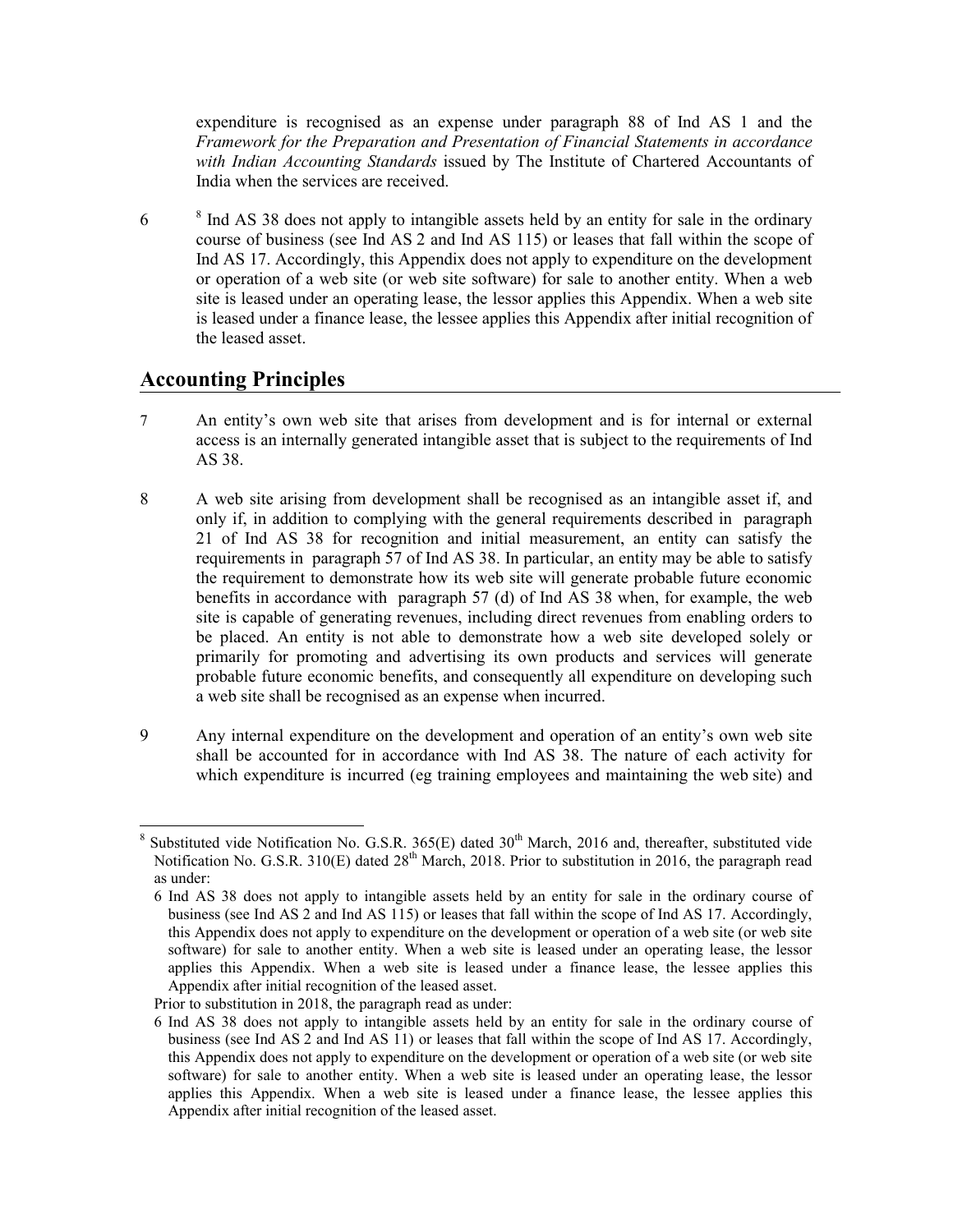the web site's stage of development or post-development shall be evaluated to determine the appropriate accounting treatment. For example:

- (a) the Planning stage is similar in nature to the research phase in paragraphs 54-56 of Ind AS 38. Expenditure incurred in this stage shall be recognised as an expense when it is incurred.
- (b) the Application and Infrastructure Development stage, the Graphical Design stage and the Content Development stage, to the extent that content is developed for purposes other than to advertise and promote an entity's own products and services, are similar in nature to the development phase in paragraphs 57-64 of Ind AS 38. Expenditure incurred in these stages shall be included in the cost of a web site recognised as an intangible asset in accordance with paragraph 8 of this Appendix when the expenditure can be directly attributed and is necessary to creating, producing or preparing the web site for it to be capable of operating in the manner intended by management. For example, expenditure on purchasing or creating content (other than content that advertises and promotes an entity's own products and services) specifically for a web site, or expenditure to enable use of the content (eg a fee for acquiring a licence to reproduce) on the web site, shall be included in the cost of development when this condition is met. However, in accordance with paragraph 71 of Ind AS 38, expenditure on an intangible item that was initially recognised as an expense in previous financial statements shall not be recognised as part of the cost of an intangible asset at a later date (eg if the costs of a copyright have been fully amortised, and the content is subsequently provided on a web site).
- (c) expenditure incurred in the Content Development stage, to the extent that content is developed to advertise and promote an entity's own products and services (eg digital photographs of products), shall be recognised as an expense when incurred in accordance with paragraph 69(c) of Ind AS 38. For example, when accounting for expenditure on professional services for taking digital photographs of an entity's own products and for enhancing their display, expenditure shall be recognised as an expense as the professional services are received during the process, not when the digital photographs are displayed on the web site.
- (d) the Operating stage begins once development of a web site is complete. Expenditure incurred in this stage shall be recognised as an expense when it is incurred unless it meets the recognition criteria in paragraph 18 of Ind AS 38.
- 10 A web site that is recognised as an intangible asset under paragraph 8 of this Appendix shall be measured after initial recognition by applying the requirements of paragraphs 72- 87 of Ind AS 38. The best estimate of a web site's useful life should be short.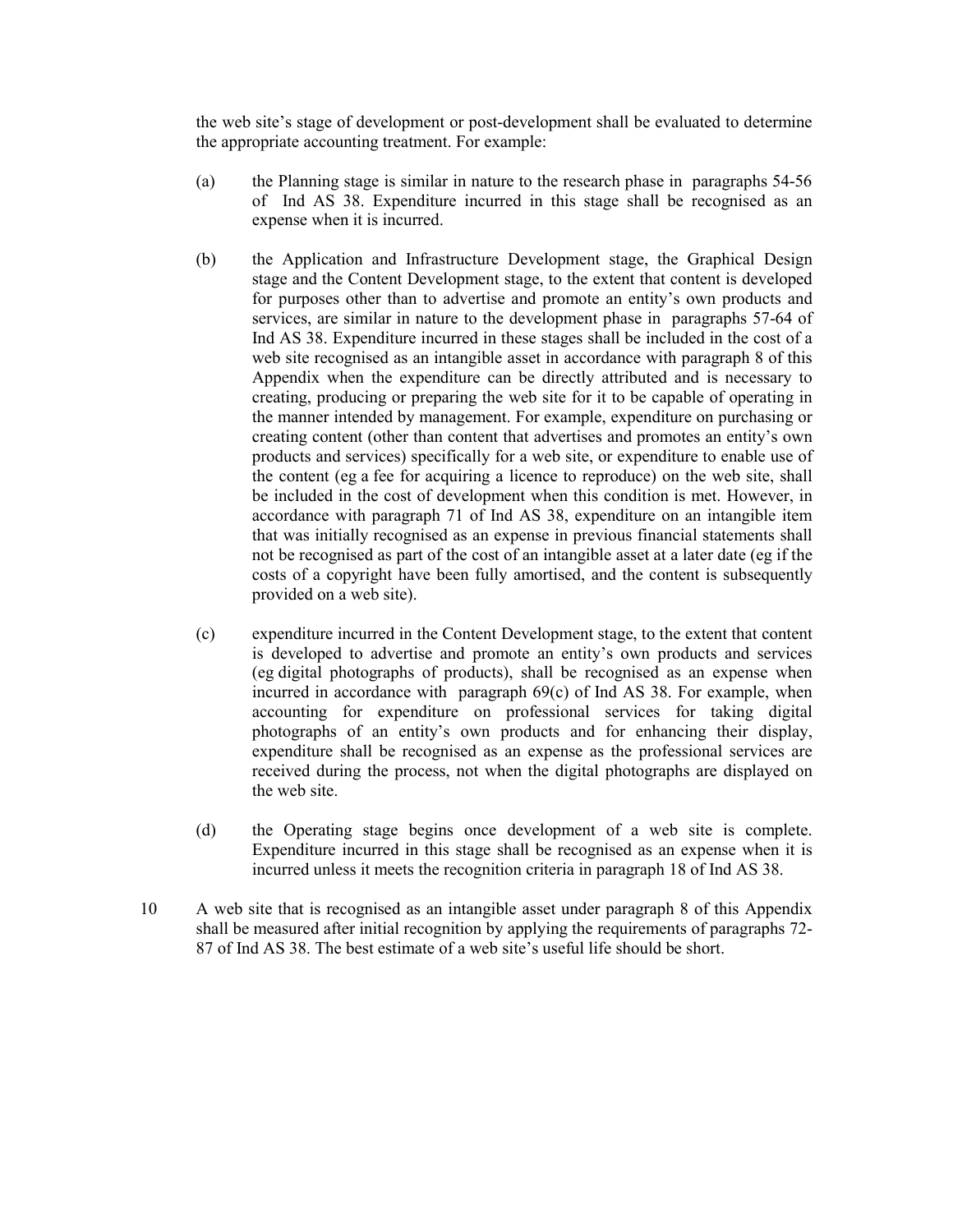# Appendix B

## References to matters contained in other Indian Accounting Standards

*This appendix is an integral part of the Ind AS*.

This appendix lists the appendices which are part of other Indian Accounting Standards and make reference to Ind AS 38, *Intangible Assets.*

- $\overline{I}$ . Appendix D, *Service Concession Arrangements* contained in Ind AS 115, *Revenue from Contracts with Customers.*
- *2*. 10Appendix E, *Service Concession Arrangements: Disclosures* contained in Ind AS 115, *Revenue from Contracts with Customers.*
- *3. Appendix C, Determining whether an Arrangement contains a Lease, contained in Ind AS 17, Leases.*
- 4. Appendix B, *Stripping Costs in the Production Phase of a Surface Mine,* contained in Ind AS 16, *Property, Plant and Equipment.*

Substituted vide Notification No. G.S.R. 365(E) dated 30<sup>th</sup> March, 2016 and, thereafter, substituted vide Notification No. G.S.R. 310(E) dated  $28<sup>th</sup>$  March, 2018. Prior to substitution in 2016, the paragraph read as under:

*<sup>1.</sup> Appendix C, Service Concession Arrangements contained in Ind AS 115, Revenue from Contracts with Customers.*

Prior to substitution in 2018, the paragraph read as under:

<sup>1.</sup> *Appendix A, Service Concession Arrangements contained in Ind AS 11, Construction Contracts.*

<sup>&</sup>lt;sup>10</sup> Substituted vide Notification No. G.S.R. 365(E) dated  $30<sup>th</sup>$  March, 2016 and, thereafter, substituted vide Notification No. G.S.R.  $310(E)$  dated  $28<sup>th</sup>$  March, 2018. Prior to substitution in 2016, the paragraph read as under:

*<sup>2.</sup> Appendix D, Service Concession Arrangements: Disclosures contained in Ind AS 115, Revenue from Contracts with Customers.*

Prior to substitution in 2018, the paragraph read as under:

*<sup>2.</sup> Appendix B, Service Concession Arrangements: Disclosures contained in Ind AS 11, Construction Contracts*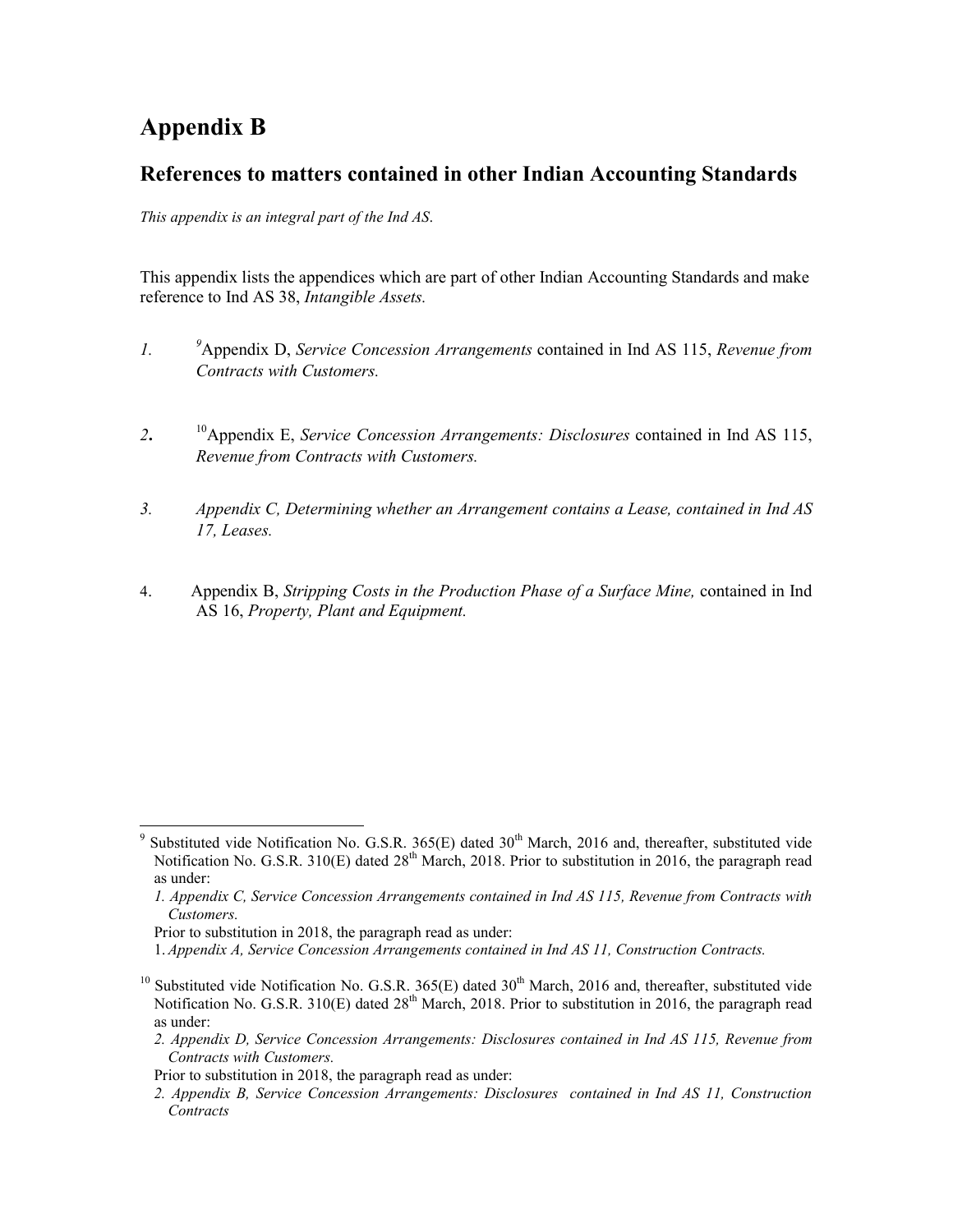# Appendix 1

*Note: This Appendix is not a part of the Indian Accounting Standard. The purpose of this Appendix is only to bring out the major differences, if any, between Indian Accounting Standard (Ind AS) 38 and the corresponding International Accounting Standard (IAS) 38, Intangible Assets, and SIC 32, Intangible Assets—Web Site Costs, issued by the International Accounting Standards Board.*

## Comparison with IAS 38, *Intangible Assets* and SIC 32

- 1  $Omitted^{11}$
- <sup>12</sup>Paragraphs 129 to 130J related to transitional provisions and effective date have not been included in Ind AS 38 as transitional provisions given in IAS 38 have not been given in Ind AS 38, since all transitional provisions related to Ind ASs, wherever considered appropriate, have been included in Ind AS 101, *First-time Adoption of Indian Accounting Standards*, corresponding to IFRS 1, *First-time Adoption of International Financial Reporting Standards* and paragraphs related to Effective date are not relevant in Indian context. However, in order to maintain consistency with paragraph numbers of IAS 38, these paragraph numbers are retained in Ind AS 38.
- 3 Different terminology is used in this standard, eg, the term 'balance sheet' is used instead of 'Statement of financial position' and 'Statement of profit and loss' is used instead of 'Statement of comprehensive income'.
- 4 Paragraph 7AA has been inserted to scope out the entity that opts to amortise the intangible assets arising from service concession arrangements in respect of toll roads recognised in the financial statements for the period ending immediately before the beginning of the first Ind AS reporting period as per the exception given in paragraph D22 of Appendix D to Ind AS 101.
- 5 Following Paragraph numbers appear as 'Deleted' in IAS 38. In order to maintain consistency with paragraph numbers of IAS 38, the paragraph number have been retained in Ind AS 38.
	- (i) paragraphs 38-41
	- (ii) paragraph 124(c)
- 6 Following references to Illustrative Examples which are not integral part of IAS 38 or SIC 32 have not been included in Ind AS 38:
	- (i) Reference to Illustrative Examples in paragraph 89 illustrating the determination of useful life for different intangible assets, and the subsequent accounting for those assets based on the useful life determinations.

<sup>&</sup>lt;sup>11</sup> Omitted vide Notification No. G.S.R. 903(E) dated  $20^{th}$  September, 2018.<br><sup>12</sup> Substituted vide Notification No. G.S.R. 310(E) dated  $28^{th}$  March, 2018. Prior to substitution, the paragraph read as under:

<sup>2.</sup> The transitional provisions given in IAS 38 have not been given in Ind AS 38, since all transitional provisions related to Ind ASs, wherever considered appropriate, have been included in Ind AS 101, *First-time Adoption of Indian Accounting Standards,* corresponding to IFRS 1, *First-time Adoption of International Financial Reporting Standards.*